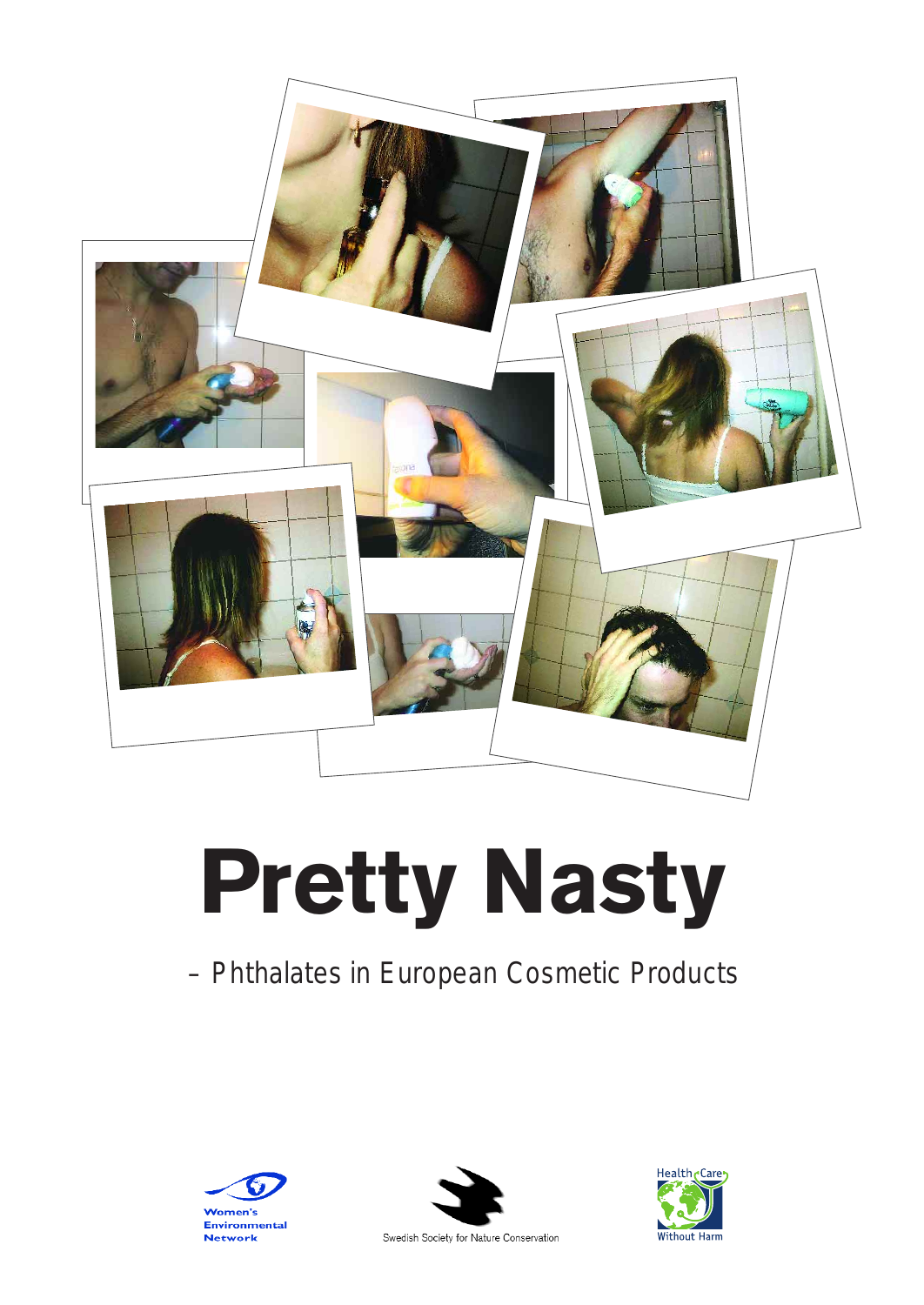# **Contents**

| Executive summary                       | 3  |
|-----------------------------------------|----|
| Actions needed                          | 3  |
| Abbreviations                           | 4  |
| Introduction                            | 5  |
| Materials and methods                   | 5  |
| Results                                 | 6  |
| Reproductive toxicity of phthalates     | 11 |
| Major pollutants and aggregate exposure | 14 |
| Regulation of phthalates in the EU      | 16 |
| References                              | 19 |

© November 2002 by Health Care Without Harm All rights reserved. Produced in Sweden.

#### **Contributors**

Joseph DiGangi, PhD Health Care Without Harm, USA Helena Norin Swedish Society for Nature Conservation, Sweden

#### **Acknowledgments**

Our thanks go to the following individuals who helped shape the content of this report or who served as reviewers: Charlotte Brody, Health Care Without Harm, USA; Lone Hummelshøj, Health Care Without Harm, Europe; Helen Lynn, Women's Environmental Network, UK; Frida Olofsdotter, Swedish Society for Nature Conservation, Sweden; Per Rosander, Health Care Without Harm, Europe; Ted Schettler, MD, Science and Environmental Health Network, USA; Liz Sutton, Women's Environmental Network, UK. Thanks also to Mera text & form for report design and production.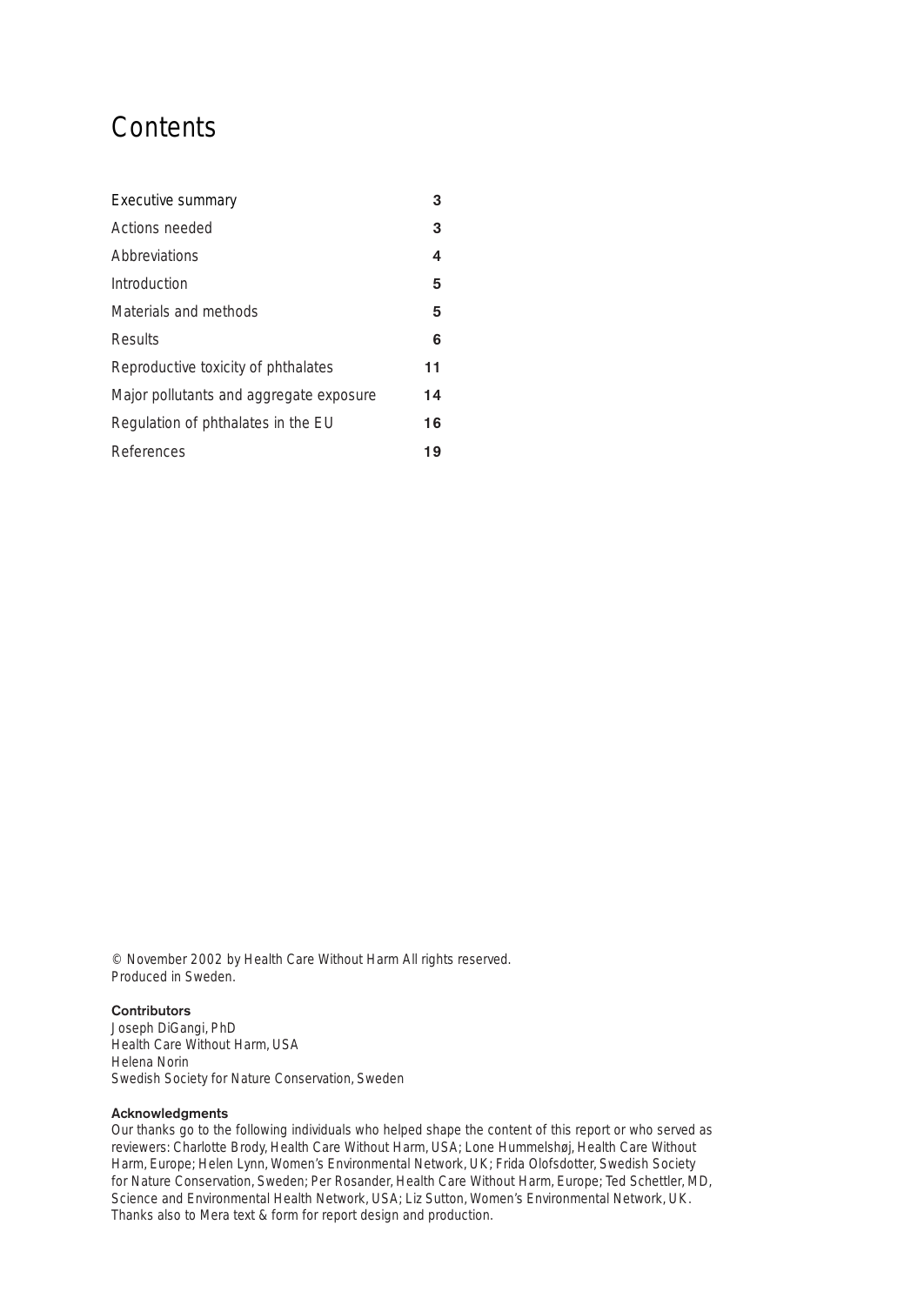# Executive Summary

Women's Environmental Network, Swedish Society for Nature Conservation, and Health Care Without Harm contracted a certified Swedish analytical laboratory to test 34 name-brand cosmetic products for phthalates, a large family of synthetic chemicals linked to decreased fertility and reproductive defects. The laboratory found phthalates in nearly 80% of the products. More than half of the tested cosmetics contained more than one type of phthalate. Major brands included products by Boots, Christian Dior, L'Oreal, Procter & Gamble, Lever Fabergé, and Wella. None of the products listed phthalates as an ingredient on the label.

In November 2002, the EU amended the Cosmetics Directive 76/768/EEC to order the removal of two phthalates in the very near future because of their reproductive toxicity (DEHP and DBP). The EU previously classified both phthalates as substances, *"…which should be regarded as if they impair fertility in humans"* and substances, *"…which should be regarded as if they cause developmental toxicity to humans."* The survey of cosmetics in this study shows that approximately 40% of the products contained one or both of the phthalates covered by the recent ban on their use in cosmetics.

Chemicals that cause birth defects do not belong in products marketed for personal or household use. While the levels of phthalates in some individual products were low, people are being exposed to phthalates from many different products each day. The 34 well-known perfumes, deodorants, and hair care products tested in this study represent a small fraction of the market, but the results suggest that a substantial proportion of beauty products available in retail stores contain phthalates.

# Actions needed

A striking result of this study is that manufacturers have not taken notice of the dangerous properties of phthalates in their development or quality control of cosmetics. Even if manufacturers are required to evaluate the safety of their product, the environmental and health problems with phthalates are either not taken into account or underestimated.

#### Manufacturers should:

- Clearly label all phthalate-containing products immediately while reformulating.
- Test the ingredients in their products for phthalates or demand this information from their suppliers. This is especially important for fragrances whose contents are often not disclosed.
- Pledge to remove all phthalates from their products and perform appropriate quality control to ensure they are not present.
- Apply the precautionary principle when formulating products by avoiding ingredients when there is evidence that they may cause harm, even if their effects are not fully understood. This study shows that manufacturers are capable of making products without the use of phthalates.

#### What the European Union should do

The EU should pressure manufacturers to halt their current use of dangerous ingredients in cosmetic products. The amended Directive on Cosmetic Products will restrict ingredients classified as carcinogenic, mutagenic, or toxic to reproduction. However, several steps can help improve consumer protection and public health:

- Introduce an unconditional ban of all substances, including all phthalates, that cause concern for human fertility and development, and have toxic, mutagenic, and/or carcinogenic effects.
- Introduce regulations that require all ingredients in a product, including phthalates, to be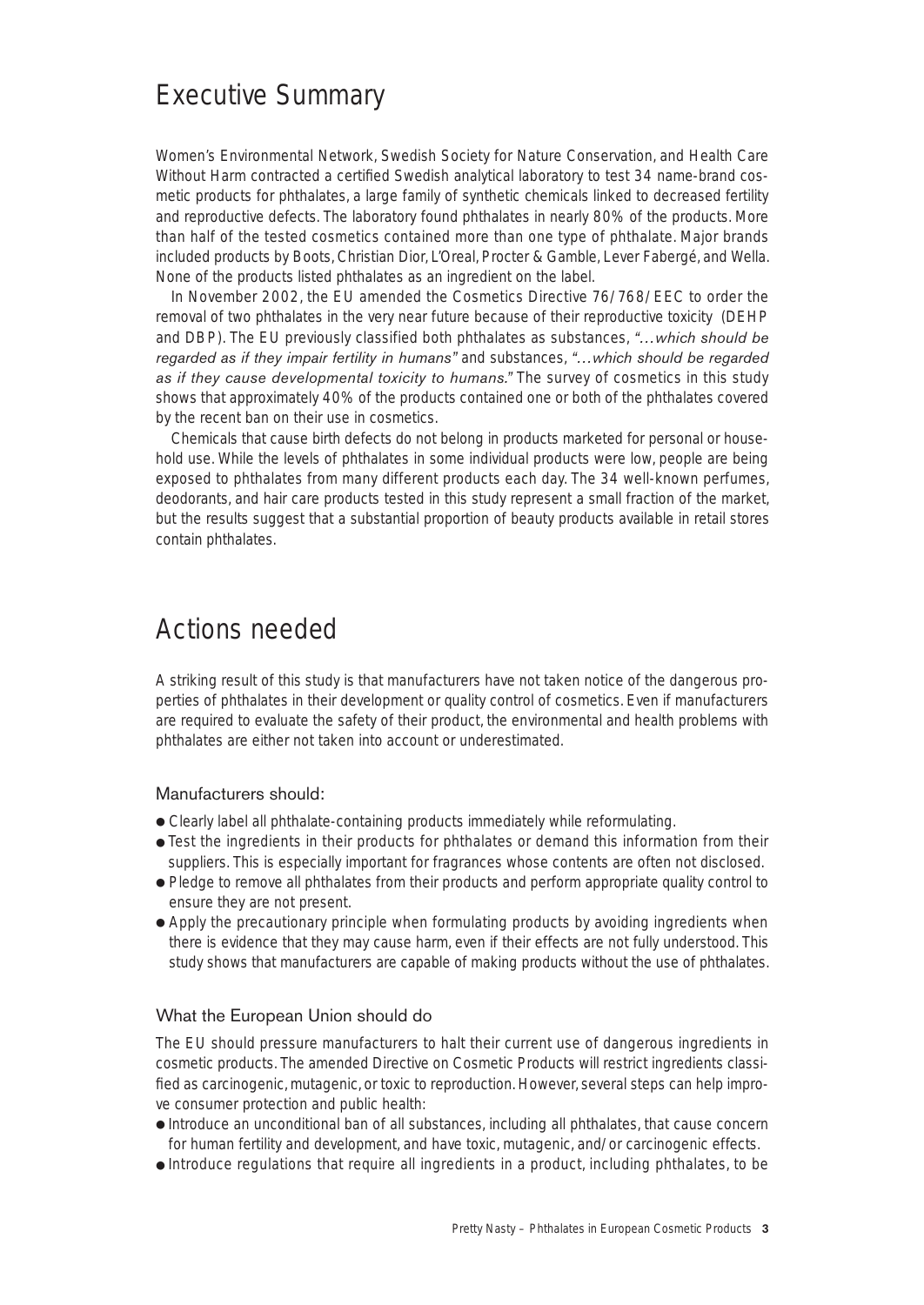clearly listed on the label.

● Ensure that the upcoming frame legislation for chemicals ("REACH") includes cosmetic products, relating to new requirements such as testing, information, labelling, and authorization schemes.

### What you can do

- Send your "Phthalate free now!" message to the manufacturers that have been found in this study to sell phthalate-containing cosmetic products. A letter can be found at http://www.nottoopretty.org At the website you can also direct messages to the European Commission Officials accountable for relevant legislation procedures.
- Contact your representatives in the national parliament and European parliament and ask them to support legislation banning phthalates in cosmetics.
- Take the list of products with you the next time you go shopping for cosmetics. Show it to the store managers and ask for their help in convincing cosmetic companies to produce phthalatefree products. Remember that just because a product is not on the list, does not mean it is free of phthalates.

# **Abbreviations**

| BBP         | Butyl benzyl phthalate                            |
|-------------|---------------------------------------------------|
| CDC         | US Centers for Disease Control and Prevention     |
| <b>CMR</b>  | Carcinogenic, mutagenic, or toxic to reproduction |
| DBP         | Di (n-butyl) phthalate                            |
| DEHP        | Di (2-ethylhexyl) phthalate                       |
| DEP         | Diethyl phthalate                                 |
| DHP         | Di-n-hexyl phthalate                              |
| <b>DIDP</b> | Di-isodecyl phthalate                             |
| <b>DINP</b> | Di-isononyl phthalate                             |
| <b>DMP</b>  | Di-methyliso phthalate                            |
| DNOP        | Di-n-octyl phthalate                              |
| <b>EPA</b>  | <b>Environmental Protection Agency</b>            |
| EU          | European Union                                    |
| FDA         | US Food and Drug Administration                   |
| kg          | Kilogram                                          |
| MBP         | Mono-n-butyl phthalate                            |
| MEHP        | Monoethylhexyl phthalate                          |
| mg          | Milligram                                         |
| <b>MPP</b>  | Monopentyl phthalate                              |
| <b>PVC</b>  | Polyvinyl chloride plastic                        |
| μg          | Microgram                                         |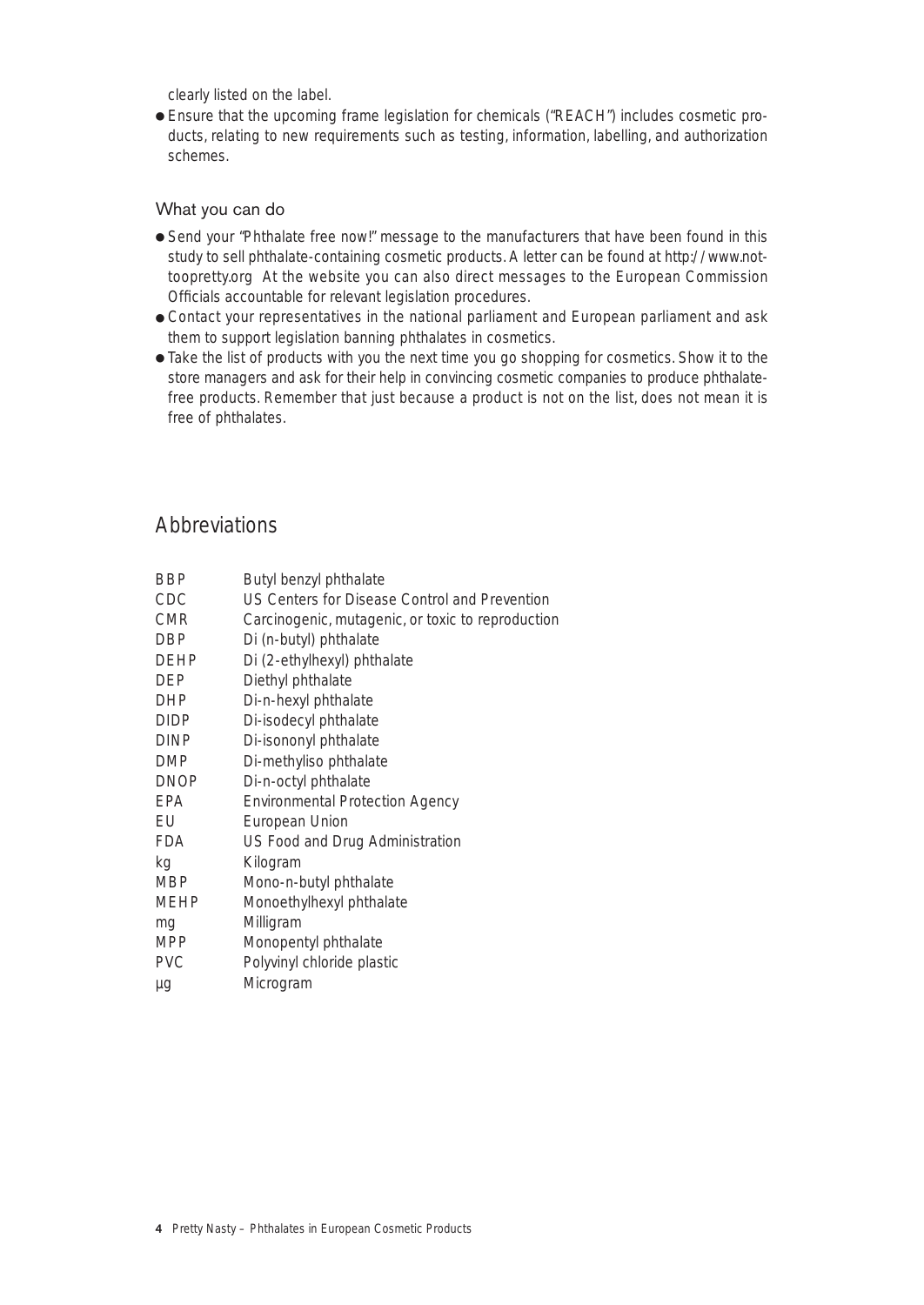# Introduction

Phthalates are a group of synthetic chemicals that have been linked to reproductive damage. They are present in flexible polyvinyl chloride plastic (PVC), cosmetics, and other consumer items. PVC represents the largest use of phthalates, occupying 90% of global plasticiser production. 1 In PVC, phthalates are added to impart flexibility. In cosmetics, phthalates are often added to provide flexibility, impart an oily "moisturizing" film, and help dissolve and fix other ingredients. <sup>2</sup> In addition, phthalates serve as solvents in fragrances and as denaturants in alcohols. Phthalates have contaminated the worldwide ecosystem from releases during manufacturing and in normal use of consumer products. Phthalates are so pervasive in the environment that human exposure is virtually unavoidable.

In 1999, a controversy throughout the European Union (EU) surrounding the use of soft PVC toys resulted in an emergency ban on the use of certain phthalates in toys designed for the mouth for children up to three years old. <sup>3</sup> The European Commission has upheld the ban despite aggressive lobbying by the European PVC industry. 4 Denmark recently proposed to expand the ban by giving notice to retailers and toy importers that they will have one year to eliminate phthalates in toys for children under six. 5

In 2001, the EU classified two phthalates prohibited in toys (DEHP and DBP) as Category 2 substances defined as chemicals, *"…which should be regarded as if they impair fertility in humans"* and substances, *"…which should be regarded as if they cause developmental toxicity to humans."* <sup>6</sup> The classification implied that use of DEHP and DBP would be prohibited in chemical preparations, but their use in cosmetics was still permitted due to an exemption. In November 2002, the EU closed this loophole, banning the use of reproductive toxins in cosmetic and personal care products unless otherwise regulated in the cosmetics directive. The ban will take effect within several months.

There are three important aspects to the controversies associated with the bans on phthalates in cosmetics and PVC toys. First, the EU joins other government regulatory agencies that view certain phthalates as a potential hazard for human reproduction. Second, a variety of phthalates have been found in the human body indicating widespread exposure. Finally, phthalates found in humans are also present in cosmetics as demonstrated in recent testing conducted in Germany and the US. 7 <sup>8</sup>

Given the potential impact of phthalates on public, environmental, and occupational health, Women's Environmental Network, Swedish Society for Nature Conservation, and Health Care Without Harm asked whether phthalates might be present in well-known cosmetics sold in Europe.

# Materials and Methods

Thirty-four cosmetic products including perfumes\*, deodorants, hair gels, hair mousses, and hair sprays were purchased at prominent national retail stores in Sweden and the UK by members of the Women's Environmental Network, Swedish Society for Nature Conservation, and Health Care Without Harm. The list of products is shown in Tables 3 and 4. The primary criterion for sample selection was market position. Swedish retailers supplied sales data to identify market leaders. In addition, cosmetic industry estimates of market share were derived from industry trade publications. 9

Analycen (Lidkoping, Sweden) performed sample preparation and phthalate analysis. Analycen is a certified laboratory with the following accreditations: SWEDAC accreditation number 1125 (EN45001); ISO 14001:1996; and ISO 9001:2000 for environmental management and quality. Samples were prepared according to internal method A209:15, Thurén A, 1988. Phthalate content was determined using GC/MS in SIM mode. Products containing less than 1 mg/kg were considered to have trace levels of phthalates.

\* Note that "perfume" will be used in this report to loosely describe perfume, cologne, and scented body sprays.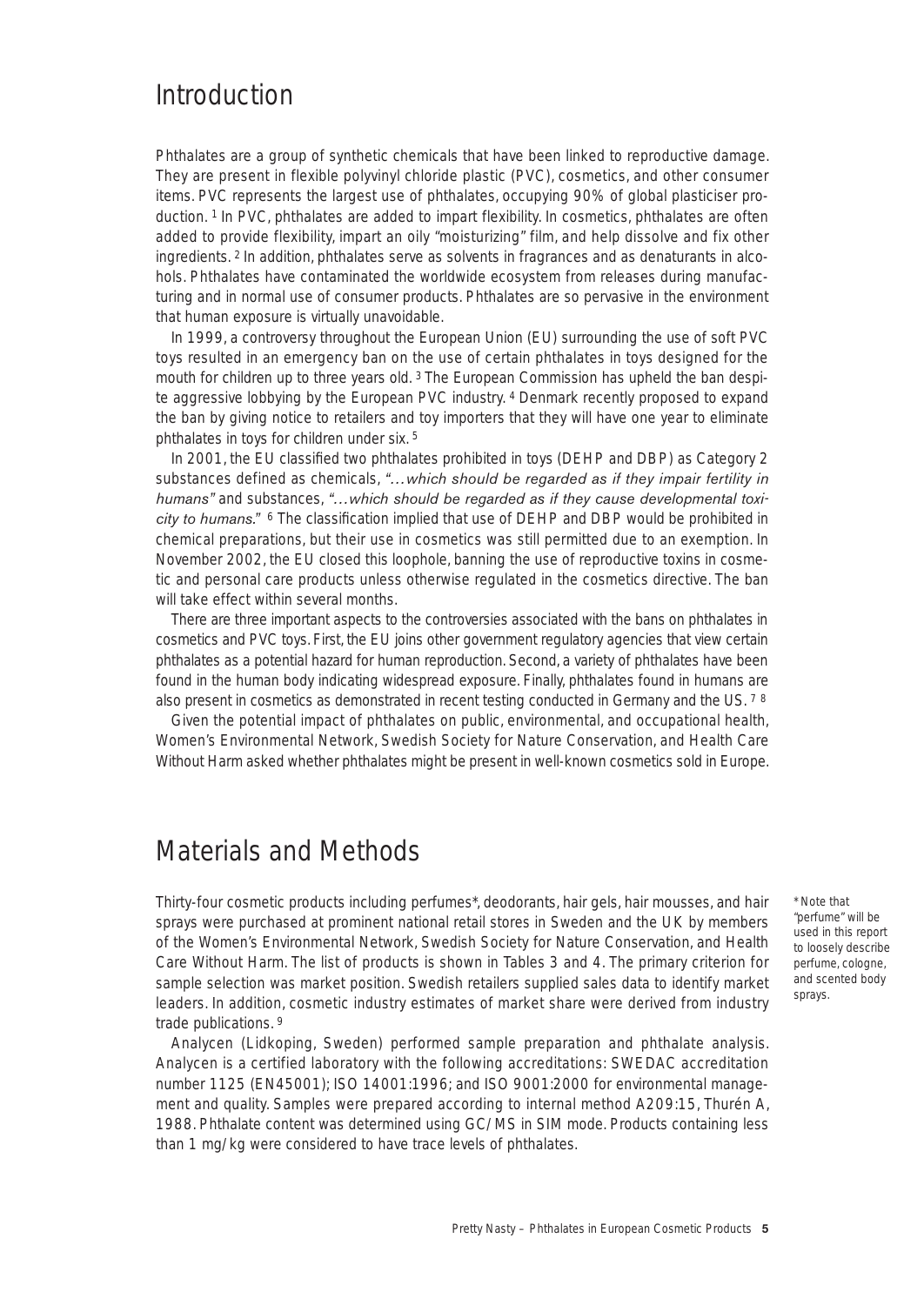# Results

# Phthalates are present in EU cosmetics

An investigation of 34 name-brand cosmetics purchased in prominent EU retail stores showed that most of them contained phthalates. Products were separated into two groups: a group lacking or containing only trace levels of phthalates, and a group containing phthalates equal to or greater than 1 mg/kg. Using this criterion, nearly 80% of the products contained phthalates and more than half of them contained multiple phthalates in the same consumer item (Table 1). Product categories included deodorants, perfumes, hair mousse, hair gel, and hair spray. Phthalate concentrations ranged from 1 mg/kg to nearly 2 percent of the product formulation. These levels suggest both contamination and deliberate addition of phthalates (see below).

| Phthalate   | Percent of<br>products<br>(number) | Types of products                                            | Average<br>concentration<br>(mg/kg) | Maximum<br>concentration<br>(mg/kg) |
|-------------|------------------------------------|--------------------------------------------------------------|-------------------------------------|-------------------------------------|
| All         | 79% (27)                           | Deodorant, perfume, hair mousse,<br>hair gel, and hair spray |                                     |                                     |
| Multiple    | 53% (18)                           | Deodorant, perfume,<br>hair mousse, hair spray               |                                     |                                     |
| <b>DEHP</b> | 29% (10)                           | Deodorant, perfume,<br>hair mousse, hair spray               | 9.3                                 | 24                                  |
| DBP         | $24\%$ (8)                         | Deodorant, perfume,<br>hair mousse, hair spray               | 22                                  | 150                                 |
| BBP         | $6\%$ (2)                          | Hairspray                                                    | 5.4                                 | 6.6                                 |
| DEP         | 68% (23)                           | Deodorant, perfume, hair mousse,<br>hair gel, and hair spray | 2,200                               | 19,000                              |
| <b>DMP</b>  | 3% (1)                             | Perfume                                                      | 2.2                                 | 2.2                                 |
| <b>DNOP</b> | $21\% (7)$                         | Deodorant                                                    | 1.4                                 | 1.6                                 |

**Table 1. Summary of phthalate occurrence and amounts in cosmetic products**

Abbreviations: DEHP, Di(2-ethylhexyl) phthalate; DBP, dibutyl phthalate; BBP, butyl benzyl phthalate; DNOP, di-n-octyl phthalate; DEP, diethyl phthalate; DMP, dimethyl phthalate; mg, milligram or one-thousandth of a gram; kg, kilogram or 1000 g. Products purchased at retail stores in Sweden and the UK. Note that the average concentration represents the mean of positive tests.

# A significant number of cosmetic products contain phthalates banned by the EU

Cosmetics containing newly banned phthalates are readily available in retail stores. Approximately 40% of the products surveyed in this study contained DEHP or DBP. Table 2 shows that approximately one-third of these products contained both phthalates. Prominent products on the list include deodorants by The Body Shop and Nivea; popular perfumes such as Eternity and Poison; hair mousses by Wella and Studio Line; and hair sprays by Wella and Vidal Sassoon. Manufacturers producing products with banned phthalates include prominent companies such as Beiersdorf, Boots, Christian Dior, L'Oreal, Procter & Gamble, The Body Shop, Lever Fabergé, and Wella.

The phthalates in Table 2 form part of a group of "Category 2" substances determined by the EU to be risks for human fertility and development. Other well-known members of the group include cadmium chloride, ethylene glycol, vinclozolin, cycloheximide, and formamide. 10 Consumers might question the use cosmetics containing cadmium (highly toxic metal) or ethylene glycol (used in anti-freeze), but unknowingly apply phthalates to their skin and hair in many cosmetic products every day.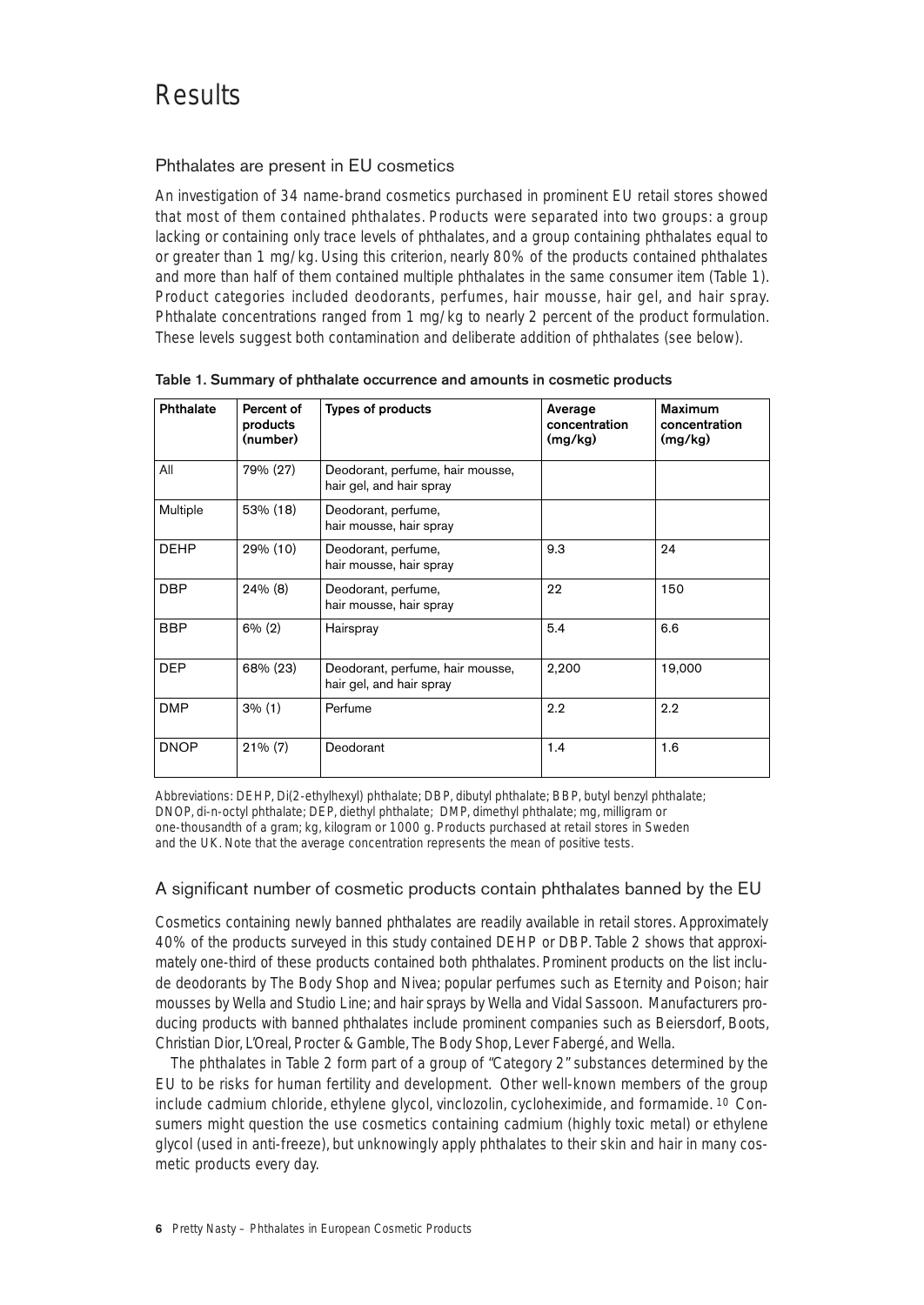| Manufacturer     | Product                                 | Reproductive toxicant |
|------------------|-----------------------------------------|-----------------------|
| Beiersdorf       | Nivea "deo compact" deodorant           | <b>DBP</b>            |
| <b>Boots</b>     | Essentials Natural Hold hair spray      | <b>DEHP</b>           |
| Chanel           | Chanel no 5 eau de parfum               | <b>DEHP</b>           |
| Christian Dior   | Poison eau de toilette vaporizer        | DEHP, DBP             |
| L'Oreal          | Tresor eau de parfum spray              | DEHP, DBP             |
| L'Oreal          | Studio Line Styling Mousse              | <b>DBP</b>            |
| <b>L'Oreal</b>   | Elnett Satin hair spray                 | DEHP, DBP             |
| Lever Faberge    | Impulse Oxygen Air Body Spray deodorant | <b>DBP</b>            |
| Procter & Gamble | Vidal Sassoon hair spray                | <b>DBP</b>            |
| The Body Shop    | The Body Shop Aloe Vera deodorant       | <b>DEHP</b>           |
| Unilever         | Eternity eau de parfum spray            | <b>DEHP</b>           |
| Wella AG         | Wella Volume Mousse                     | <b>DEHP</b>           |
| Wella AG         | Shockwaves Strong Bid Body Mousse       | <b>DEHP</b>           |
| Wella AG         | Wella Super Strong hair spray           | DEHP, DBP             |

**Table 2. Products containing reproductive toxicants as defined by the European Union**

Abbreviations: DEHP, Di(2-ethylhexyl) phthalate; DBP, dibutyl phthalate. Total number of products containing Category 2 reproductive toxicants = 14 (41% of products tested; 52% of products containing phthalates). Four products contained more than one Category 2 reproductive toxicant. See Table 3 for concentrations.

#### A variety of products contain phthalates

Table 3 shows that all of the deodorants, perfumes, and hair sprays that were tested contained phthalates. This includes prominent name-brand deodorants such as The Body Shop, Sure, Rexona, and Dove. Famous perfumes such as Eternity, Chanel No. 5, Poison, and Tommy Girl all contained phthalates. Heavily used hairsprays such as Vidal Sassoon, Essentials, and Wella also contained phthalates. These products were purchased in Sweden or the UK, but most of them are available throughout Europe.

Thirteen cosmetics listed in Table 3 contain phthalates that are not covered under the new amendment to the EU directive on cosmetics that effectively bans DEHP and DBP. These products include: ACO, Bats, Degree, Dove, Herbina, Rexona, and Sure deodorants, Tommy Girl cologne, Essentials, Finesse, and Fructis hair mousse, Finesse hair gel, and Pantene Pro V hair spray. These cosmetics expose consumers to phthalates that give cause for concern, but are legal under current EU regulations (see Reproductive Toxicity of Phthalates).

Table 3 also demonstrates that many products contain more than one type of phthalate. In fact, approximately two-thirds of the products that tested positive contained multiple phthalates in the same consumer item. When cosmetics containing phthalates are used in combination with each other aggregate phthalate exposure results. For example, application of Impulse Body Spray, Tresor perfume, and Essentials hair spray exposes a consumer to products containing, DEHP, DBP, BBP, DEP, and DMP. Aggregate phthalate exposures increase even more when these cosmetics are combined with phthalate exposures from PVC consumer and medical products. Despite daily exposures from multiple sources, EU regulations only recognize single exposures to a single phthalate from a single product.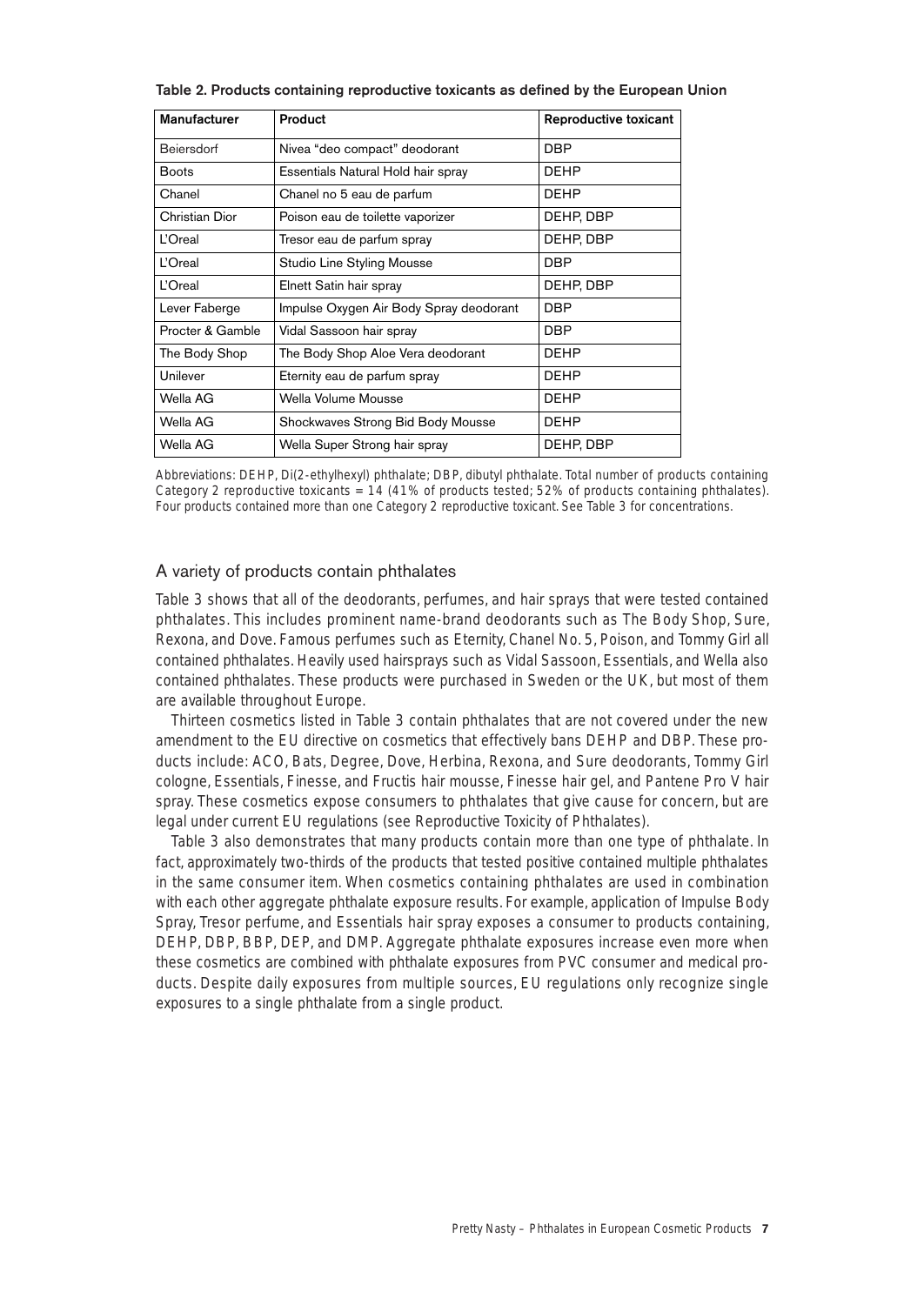| Product                          | Purchased | <b>DEHP</b> | <b>DBP</b> | BBP | <b>DNOP</b> | <b>DEP</b> | <b>DMP</b> |
|----------------------------------|-----------|-------------|------------|-----|-------------|------------|------------|
| <b>Deodorant</b>                 |           |             |            |     |             |            |            |
| ACO snabbtorkande roll on        | Sweden    |             |            |     | 1.5         | 1.0        |            |
| Bats, extra effektiv             | Sweden    |             |            |     | 1.4         |            |            |
| Degree Fresh                     | Sweden    |             |            |     | 1.4         | 320        |            |
| Dove Original                    | Sweden    |             |            |     | 1.4         | 40         | 1.0        |
| Herbina antiperspirant Linum     | Sweden    |             |            |     |             | 670        |            |
| Impulse Oxygen Body Spray        | UK        |             | 150        |     |             | 392        |            |
| Nivea "deo compact"              | UK        |             | 2.3        |     | 1.0         | 560        |            |
| Rexona 24 hr intensive           | Sweden    |             |            |     | 1.5         | 1,600      |            |
| Sure Ultra Cotton Fresh          | UK        |             |            |     | 1.6         | 260        |            |
| The Body Shop Aloe Vera          | Sweden    | 8.6         |            |     | 1.6         |            |            |
| <b>Perfumes</b>                  |           |             |            |     |             |            |            |
| Chanel no 5 eau de parfum        | UK        | 1.0         |            |     |             | 210        |            |
| Eternity eau de parfum spray     | UK        | 3.8         |            |     |             | 17.000     |            |
| Poison eau de toilette           | UK        | 4.2         | 1.1        |     |             | 4,000      |            |
| Tommy Girl cologne spray         | UK        |             |            |     |             | 370        |            |
| Tresor eau de parfum spray       | UK        | 6.8         | 1.0        | 1.0 |             | 19,000     | 2.2        |
| Hair mousse                      |           |             |            |     |             |            |            |
| <b>Essentials Styling Mousse</b> | UK        |             |            |     |             | 3.3        |            |
| Finesse Volume Mousse            | UK        |             |            |     |             | 58         |            |
| Fructis Style Volume Mousse      | Sweden    |             |            |     |             | 1,700      |            |
| Shockwaves Strong Big Body       | UK        | 1.1         |            |     |             |            |            |
| Studio Line Styling Mousse       | Sweden    |             | 8.4        |     |             | 265        |            |
| Wella Volume Mousse              | Sweden    | 1.2         |            |     |             | 8.0        |            |
| Hair gel                         |           |             |            |     |             |            |            |
| Finesse Gel Super Strong         | Sweden    |             |            |     |             | 32         |            |
| Hair spray                       |           |             |            |     |             |            |            |
| <b>Elnett Satin</b>              | UK        | 1.6         | 1.0        | 6.6 |             | 5,700      |            |
| Essentials Natural Hold          | UK        | 41          |            |     |             | 1.3        |            |
| Pantene Pro-V Extra Hold         | UK        |             |            |     |             | 1.0        |            |
| Vidal Sassoon                    | UK        |             | 8.6        | 4.2 |             | 92         |            |
| Wella Super Strong               | Sweden    | 24          | 1.1        |     |             | 510        |            |

**Table 3. Phthalates in 27 cosmetic products (mg/kg)**

Abbreviations: DEHP, Di(2-ethylhexyl) phthalate; DBP, dibutyl phthalate; BBP, butyl benzyl phthalate; DNOP, di-n-octyl phthalate; DEP, diethyl phthalate; DMP, dimethyl phthalate. Total number of products = 27. Number of products containing more than one phthalate = 18 (66% of products containing phthalates).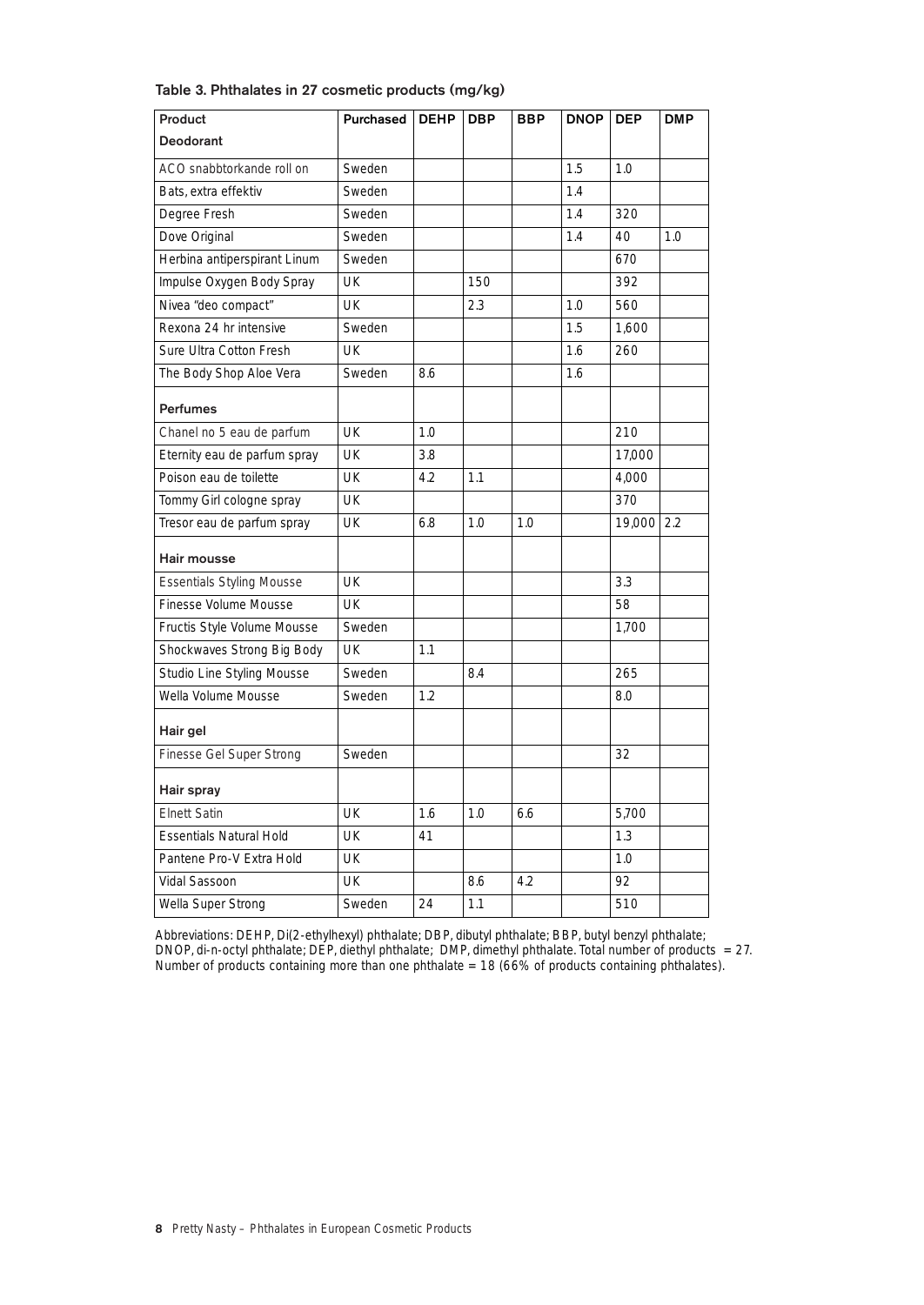The phthalate levels observed in cosmetics suggest both contamination and deliberate addition. The high levels of DEP suggest that it is deliberately added to cosmetics. The levels of DEHP, DBP, BBP, DMP, and DNOP probably reflect poor quality control in product formulation and/or contamination of DEP. All the phthalates shown in Table 3 contribute to an aggregate exposure. Each small amount present in a single product used a single time adds to a growing aggregate exposure when products are combined and used over time.

## Inadequate labelling

To add to the consumer confusion, none of the 34 products tested for phthalates listed them as an ingredient on the label. This was even true for products containing more than 10,000 mg/kg DEP. Labels may indicate the presence of denatured alcohol or fragrances but do not reveal their components. Current EU law does not require full disclosure of cosmetic ingredients. This compromises consumer protection since buyers who wish to avoid phthalate exposure cannot identify which products contain them. No warning is present for consumers who wish to avoid using products containing chemicals linked to reproductive damage in offspring.

#### A significant proportion of products do not contain phthalates

Phthalates are often added to cosmetics to provide flexibility, impart an oily "moisturizing" film, and help dissolve and fix other ingredients. 11 In addition, phthalates serve as solvents in fragrances and as denaturants in alcohols. However, Table 4 indicates that a significant proportion of the leading products that were tested did not contain phthalates.

| Product                                                | Purchased |
|--------------------------------------------------------|-----------|
| Blavitt Hargel Strong hair gel                         | Sweden    |
| Pantene Pro-V Classic Care hair gel                    | <b>UK</b> |
| Pantene Pro-V controlling smooth and sleek hair mousse | UK        |
| Shockwaves Ultra Strong Max Hold hair gel              | Sweden    |
| Studio Line Creating Gel Super Strong hair gel         | Sweden    |
| Stuff Rok Hold hair gel                                | UK        |
| Wella Styling Gel Super Strong hair gel                | Sweden    |

#### **Table 4. Products containing undetectable or trace levels of phthalates**

Twenty percent of the products in this study either contained phthalates at trace levels or phthalates could not be detected (7 products). Note that all the products without phthalates were hair gels and hair mousses. All the deodorants, hair sprays, and perfumes tested in this study contained phthalates. Phthalate-free products can be produced by attention to quality control or reformulation. The data in Table 3 suggests that careful quality control could quickly provide phthalate-free deodorants and hair sprays. A previous study of phthalates in cosmetics sold in Germany indicates that many phthalate-free perfumes are also available. 12 Taken together, the data suggests that the cosmetics industry is capable of eliminating phthalates from commercially viable products.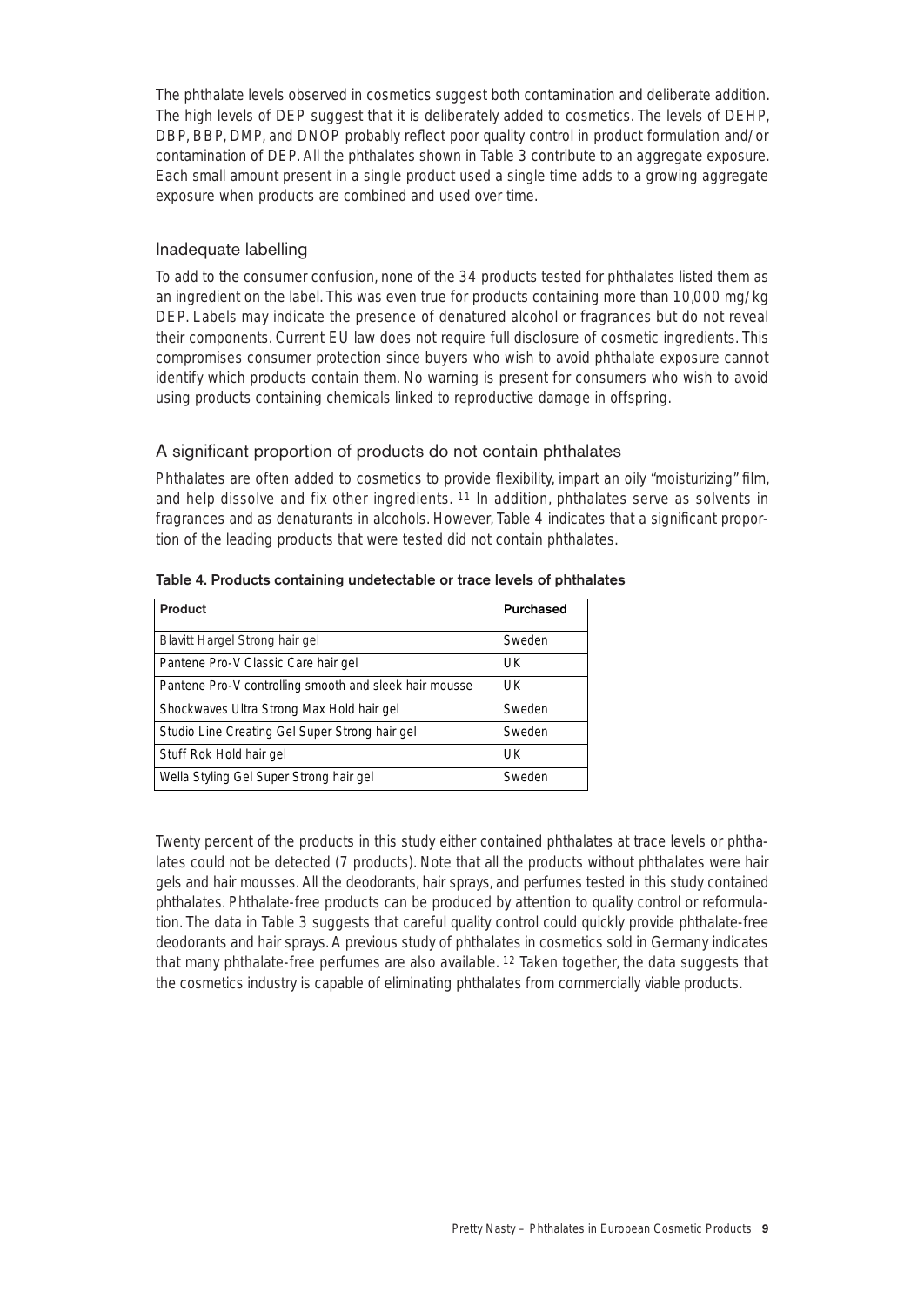## Companies can produce products without phthalates

Table 5 demonstrates that companies can make hair gel and hair mousse with and without phthalates.

| Manufacturer<br>or distributor | Products with phthalates             | Products with trace levels<br>or no detected phthalates |
|--------------------------------|--------------------------------------|---------------------------------------------------------|
| ACO Hud AB                     | Deodorant: ACO snabbtorkande         |                                                         |
| <b>Beiersdorf</b>              | Deodorant: Nivea "deo compact"       |                                                         |
| <b>Boots</b>                   | Hair spray: Essentials Natural Hold  | Hair gel: Stuff Rok                                     |
| <b>Boots</b>                   | Hair mousse: Essentials              |                                                         |
| Cederroth AB                   | Deodorant: Bats, extra effektiv      |                                                         |
| Chanel                         | Perfume: Chanel no 5                 |                                                         |
| Christian Dior                 | Perfume: Poison                      |                                                         |
| Coop                           |                                      | Hair gel: Blavitt Hargel                                |
| l'Oreal                        | Perfume: Lancome Tresor              | Hair gel: Studio Line                                   |
| l'Oreal                        | Hair mousse: Studio Line             |                                                         |
| l 'Oreal                       | Hair spray: Elnett Satin             |                                                         |
| Lever Fabergé                  | Hair mousse: Fructis                 |                                                         |
| Lever Fabergé                  | Deodorant: Degree Fresh              |                                                         |
| Lever Fabergé                  | Deodorant: Rexona 24 hr intensive    |                                                         |
| Lever Fabergé                  | Deodorant: Dove Original             |                                                         |
| Lever Fabergé                  | Deodorant: Impulse Oxygen            |                                                         |
| Lever Fabergé                  | Hair mousse: Finesse                 |                                                         |
| Lever Fabergé                  | Hair gel: Finesse Gel                |                                                         |
| Lever Fabergé                  | Deodorant: Sure Ultra Cotton Fresh   |                                                         |
| <b>NOIRO</b>                   | Deodorant: Herbina antiperspirant    |                                                         |
| Procter & Gamble               | Hair spray: Pantene Pro-V Extra Hold | Hair gel: Pantene Pro-V Classic                         |
| Procter & Gamble               | Hair spray: Vidal Sassoon            | Hair mousse: Pantene Pro-V                              |
| The Body Shop                  | Deodorant: Aloe Vera                 |                                                         |
| Tommy Hilfiger                 | Perfume: Tommy Girl                  |                                                         |
| Unilever                       | Perfume: Calvin Klein Eternity       |                                                         |
| Wella AG                       | Hair mousse: Wella Volume            | Hair gel: Shockwaves                                    |
| Wella AG                       | Hair mousse: Shockwaves              | Hair gel: Wella Styling Gel                             |
| Wella AG                       | Hair spray: Wella Super Strong       |                                                         |

#### **Table 5. Manufacturers make products with and without phthalates**

Boots sells Stuff Rok hair gel without phthalates, but 41 mg/kg DEHP is present in their Essentials hairspray. L'Oreal's Studio Line mousse contains DBP and DEP but Studio Line hair gel does not contain phthalates. The Table also illustrates that the same type of product can be made with and without phthalates. For example, Fructis hair mousse by Lever Fabergé contains phthalates while Procter & Gamble's Pantene Pro V hair mousse does not. Sometimes, even products made by the same company with similar names differ in phthalate content. Procter & Gamble makes Pantene Pro-V hair gel and mousse without phthalates, but low levels of DEP are found in Pantene Pro-V hair spray. In a similar manner, DEHP is found in Shockwaves hair mousse but not in the company's Shockwaves hair gel.

All the deodorants, perfumes, and hair sprays tested in this study contained phthalates including products by Lever Fabergé and L'Oreal. However, a similar study of cosmetics in the US found deodorants and hair sprays from Lever Fabergé and L'Oreal that did not contain phthalates. 13 This indicates that these prominent companies can formulate and sell products without phthalates.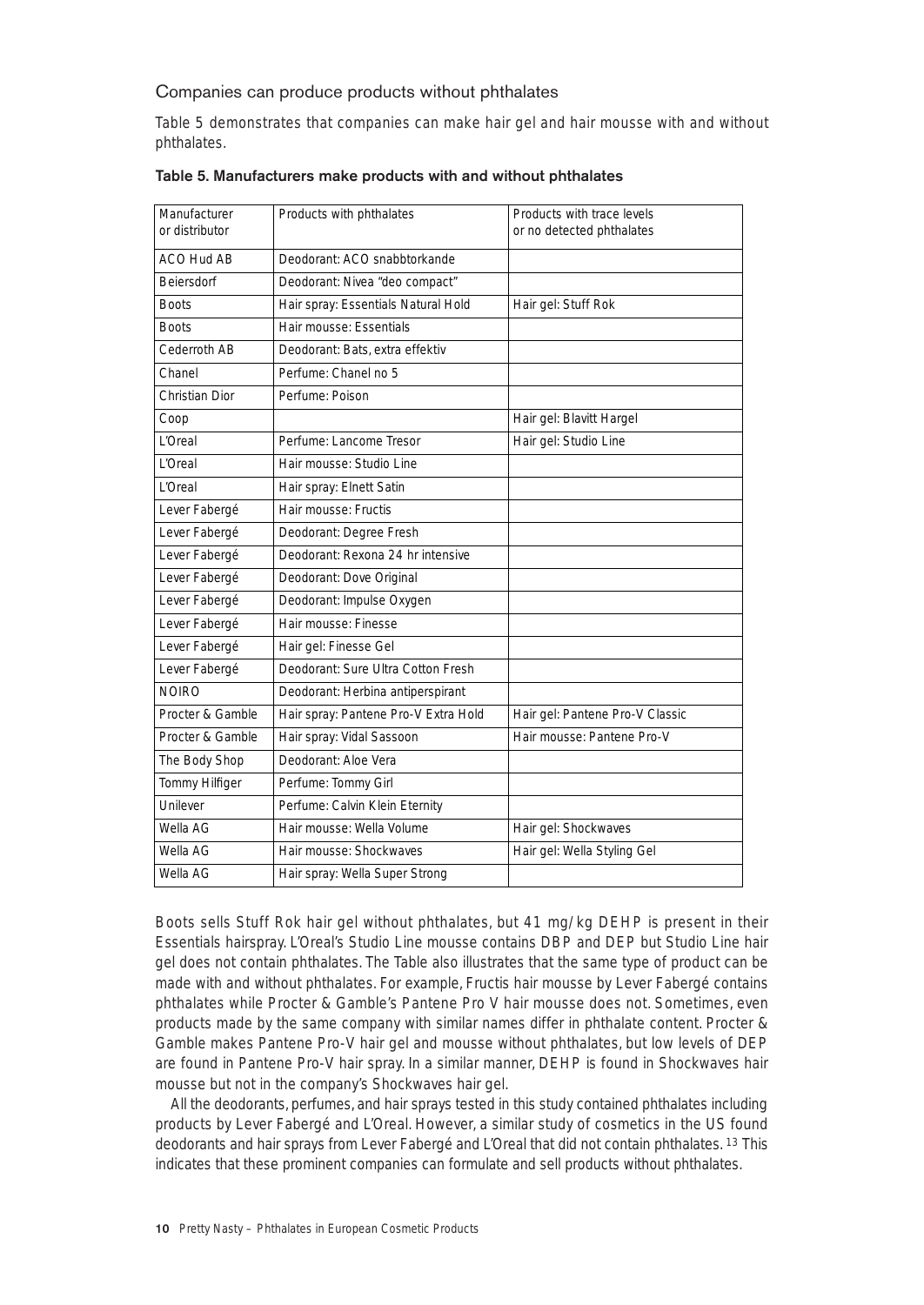Table 5 and other studies of phthalates in cosmetics suggest that phthalate exposures from cosmetics are unnecessary. The presence of products without phthalates implies that costeffective formulations for phthalate-free cosmetics already exist in the retail market.

## Confirming earlier studies

The results in this study confirm and extend earlier studies of phthalates conducted in Germany and the US. In Germany, DEP was found in a variety of cosmetics including hair dye, shampoo, tanning lotion, deodorant, perfume, foundation, and lotions. 14 In each product category, the investigation found products with, and without phthalates at a detection level of 10 mg/kg. For example, in 2002, DEP was found in 15 deodorants, but 20 deodorants did not contain phthalates. The results indicate that commercially viable cosmetics without phthalates are readily available in Germany. In the US, 72% of the products that were tested contained phthalates such as DEHP, DBP, BBP, DEP, or DMP. 15 Cosmetics containing phthalates included deodorant, perfume, hair gel, hair mousse, hair spray, and lotions. Phthalate levels were generally higher than those observed in European products and products from the same manufacturer often contained different levels and sometimes a different spectrum of phthalates. Like the German study, the investigation found that products were readily available on the US market that did not contain phthalates.

## Nail polish

Nail polish products were not tested in this study, but an earlier analysis in the US indicates that they also represent a significant source of phthalates. 16 A survey of US pharmacies found DBP in 37 leading nail polishes, top-coats, and hardeners including Avon, Cover Girl, Maybelline, Oil of Olay, and MaxFactor products. An examination of patent records found that 38 companies hold 105 cosmetics-related patents that include DBP as an ingredient. According to these legal records, DBP levels in nail polishes average about 50,000 mg/kg. Interestingly, the study also found a significant number of nail polishes that did not contain phthalates including prominent brands by L'Oreal, Maybelline, and Revlon.

# Reproductive Toxicity of Phthalates

The recent regulatory action of the EU focuses on potential reproductive harm from DEHP and DBP. However, many other members of the phthalate chemical family display reproductive toxicity in animal studies. The effects of human exposures to these phthalates have not been well studied, but the reproductive toxicity of phthalates has generated concern in the medical community as well as government regulatory agencies.

## Reproductive damage in animals

The reproductive effects of phthalates in animals include decreased fertility in females, foetal defects, reduced survival of offspring, birth defects, altered hormone levels, and uterine damage. Phthalates that display one or more of these effects include BBP, DBP, DEP, DHP, DIDP, DINP, MBP, MDP, and MEHP. 17 18 19 20 21 22 23 24 25 Many of these phthalates were found in cosmetics shown in Table 3.

Phthalates such as DEHP, DBP, and DEP are readily transferred to the placenta and the growing embryo and foetus. 26 27 28 In the 1970s, DEHP was found in human placenta. <sup>29</sup> Phthalates are also passed to offspring during lactation. For example, animals efficiently transfer DEHP to breast milk causing a reduction in the quality and quantity of the milk and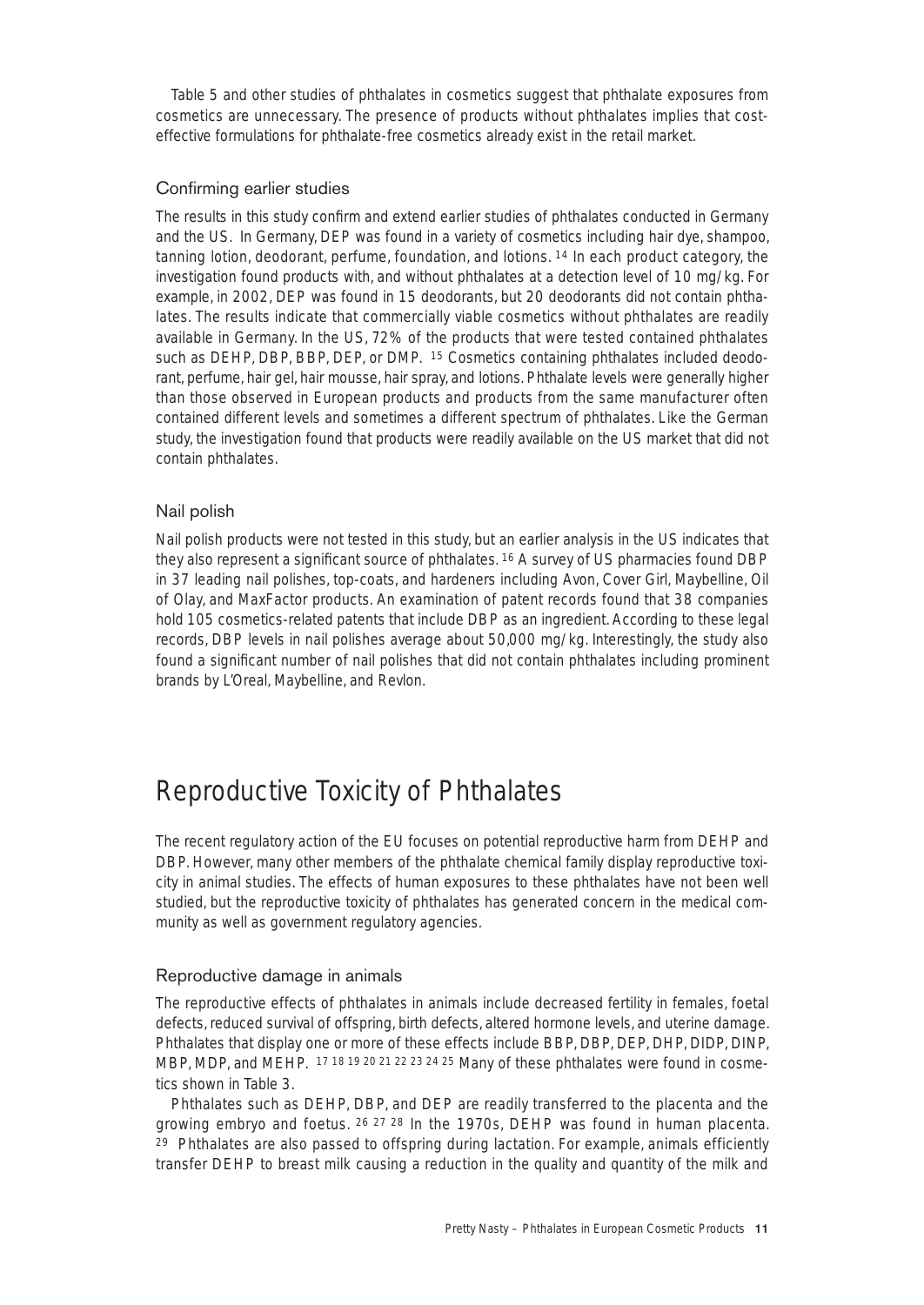exposing the offspring. 30 Phthalates have also been found in human breast milk in two German studies. One study found DEHP at levels ranging from  $71 - 160 \mu q/kg$ ,  $31$  Another found levels that varied from  $10 - 110$  ug/kg.  $32$ 

In males, phthalates cause prostate damage, female-like areolas/nipples, and reproductive malformations in infants, including altered hormone levels, testicular atrophy, reduced sperm production and mobility, undescended testes, hypospadias (defect of the penis), Sertoli cell damage (required to support sperm development), and Leydig cell tumours (hormone-producing cells of the testes). Phthalates that display one or more of these effects include BBP, DBP, DEHP, DEP, DHP, DINP, DPP, MEHP, MBP, and MPP. 33 34 35 36 37 38 39 40 41 42 43 44 45 46 Many of these phthalates were also found in cosmetics listed in Table 3.

#### Animal studies are relevant to humans

Several regulatory agencies have recently concluded that animal studies showing reproductive and developmental damage due to phthalates are relevant to humans.

- In 1998, the EU Scientific Committee on Toxicity, Ecotoxicity and the Environment stated in its review of DEHP in soft PVC toys that the testicular effects of DEHP were relevant to humans and that the small margin of safety, *"…for DEHP raises clear concern."* <sup>47</sup>
- In 2000, the Center for the Evaluation of Risks to Human Reproduction of the National Toxicology Program in the US concluded in its review of DEHP toxicity that the *"…rodent data are assumed relevant to predicting that DEHP has the potential to produce adverse reproductive system effects in humans."* <sup>48</sup>
- In 2001, the Swedish National Chemicals Inspectorate concluded in its review of DEHP for the EU that, *"The effects on testis, fertility, and development, observed in different animal species and at relatively low levels, are considered to be relevant to humans."* <sup>49</sup>
- In 2002, Health Canada's Expert Advisory Panel on DEHP in Medical Devices concluded that, *"…the mechanism by which developmental and testicular toxicity in particular occur in rodents appears relevant to humans."* <sup>50</sup> The agency identified sub-populations, *"…who may be at increased risk for the adverse effects of DEHP…"* These included pregnant women *("…adversely affect the development of their offspring")*, breast feeding women *("possible risk of excretion of DEHP in breast milk")*, and pre-pubescent males *("…potential risk to reproductive organs.")*
- In 2002, the National Toxicology Program (NTP) concluded in its review on the potential human impact of DBP exposure that, *"Based upon recent estimated DBP exposures among women of reproductive age, the NTP has some concern for DBP causing adverse effects to human development, particularly development of the reproductive system."* <sup>51</sup>

#### Human correlates

Very little human data is available concerning the reproductive toxicity of phthalates. However, several limited studies suggest adverse reproductive effects in humans associated with phthalates.

In women, higher urinary levels of phthalates and complications in pregnancy such as anaemia, toxaemia, and preeclampsia were correlated with residence near a PVC plastics manufacturer. 52 In another study, occupational exposures to phthalates at high levels were correlated with decreased pregnancy and higher rates of miscarriage. <sup>53</sup> Finally, a study of Puerto Rican girls with premature breast development found elevated levels of phthalates in the blood causing the authors to ask whether an association exists between phthalate exposure and this type of abnormal reproductive development. 54

Several investigations suggest that phthalates may affect human sperm quality. One study found DMP, DBP, and DEHP in semen from college students. 55 The levels of DBP were compared to the sperm densities. The results revealed that the higher the DBP concentration, the lower the sperm density. Another study examined the effect of phthalates on human sperm mobility. 56 Sperm from healthy men was incubated with DEHP, DBP, DEP, or DMP for various times and the effect on velocity and motion was measured. All of the phthalates reduced mobi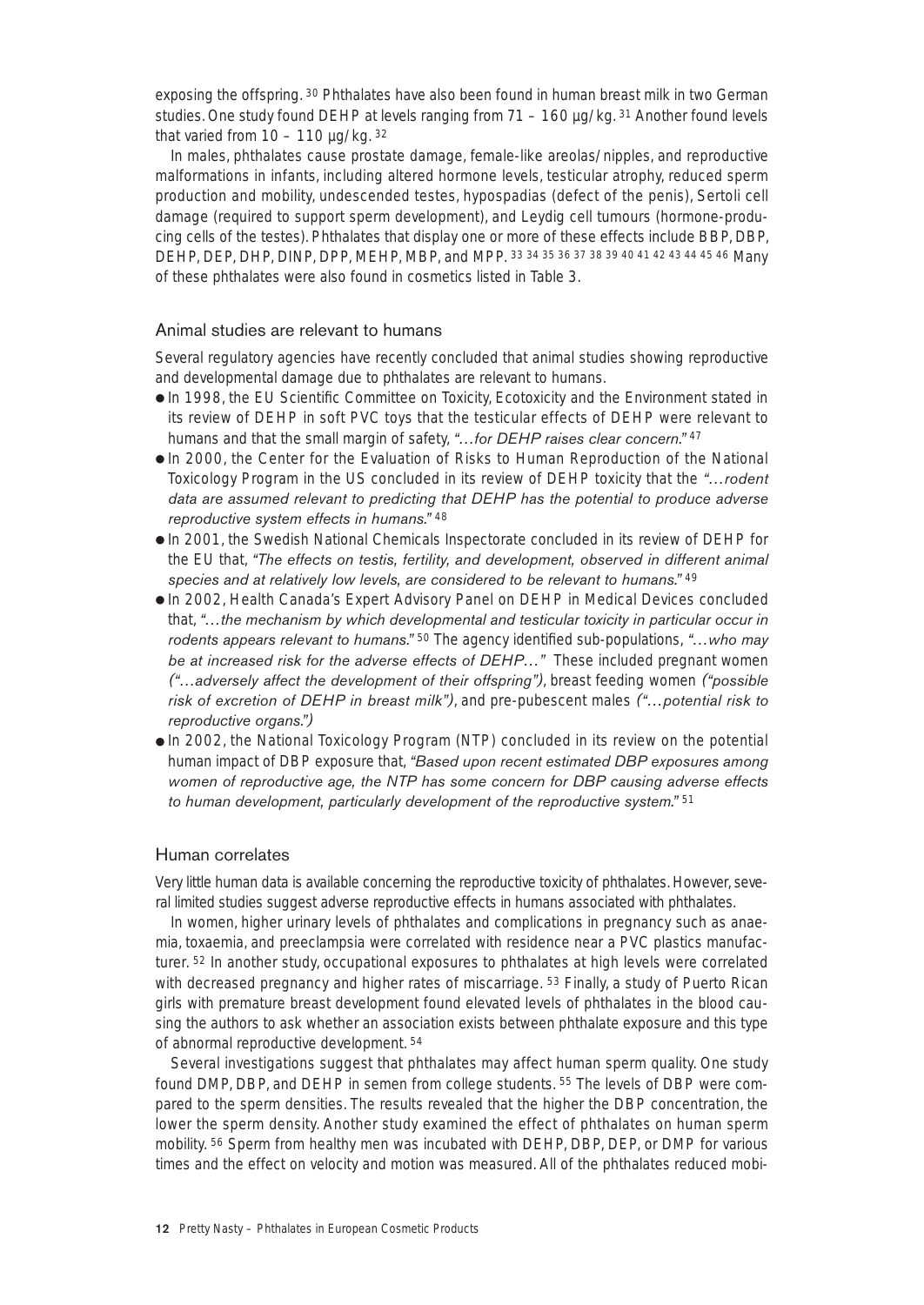lity in a dose-dependent manner with DEHP and DBP being especially potent. Finally, a recent study associates general levels of phthalates in the US population with altered semen quality. <sup>57</sup> High levels of the metabolite of DBP (mono-butyl phthalate) correlated with poor sperm mobility and lowered sperm concentration. The results also suggested an association between the metabolite of BBP (mono-benzyl phthalate) and lowered sperm concentration and the metabolite of DMP (mono-methyl phthalate) and poor sperm morphology. Metabolites of DBP, BBP, and DMP were all associated with diminished semen quality.

Some of the effects caused by DEHP in male rodents include altered zinc concentrations, testicular atrophy and infertility. 58 The US Food and Drug Administration notes that these same symptoms are seen in male haemodialysis patients who are exposed to DEHP from PVC dialysis tubing. In fact, the Agency called the similarity between the testicular damage observed in animals and male haemodialysis patients *"strikingly similar"* and concluded that the effects seen in rodents *"…may have a clinical correlate in humans."*

#### Trends in reproductive health

The growing concern about the reproductive toxicity of phthalates in males is occurring against a backdrop of disturbing trends in reproductive health. Germany, France, Italy, and England are now the leading countries for incidence of testicular cancer and the rate of the disease has risen by 84% in the UK since the 1970s. 59 The occurrence of hypospadias, a defect of the penis, doubled in Norway and Denmark during the 1970s and 1980s. 60 Finally, an analysis of approximately 100 studies of sperm counts between 1934 and 1996 demonstrates significant declines in Europe. 61

#### Other toxic effects

The reproductive effects of phthalates represent part of a spectrum of toxic effects observed in animal studies including adverse effects on the liver, kidneys, heart, lungs, and blood. Phthalates increase liver weight, affect liver function, and alter liver enzymes in rodents. These effects have been observed after exposure to four of the phthalates tested for in this study: DBP, DEHP, DMP, and DEP; plus two others: DINP and DIDP. 62.63.64.65.66 Human patients undergoing haemodialysis are exposed to large doses of DEHP from PVC tubing. Changes in liver enzymes similar to those observed in animal studies are also seen in these patients. <sup>67</sup> Phthalates, including common ones such as DEHP and DINP, cause liver carcinoma and adenomas in rodents. 68 69 70 The chemical industry has aggressively pushed a hypothesis that the carcinogenic effects of phthalates occur only in rodents and are not relevant to humans. However, the hypothesis contains data gaps and incorrect assumptions and has never been adequately tested. <sup>71</sup> The lack of liver tumours in mice that do not contain a receptor that interacts with phthalates (PPARalpha) is often used as proof by the industry that the receptor is required for tumour formation. <sup>72</sup> However, toxic lesions were seen in both the kidney and testis in that study and there is some question whether tumours would have appeared in the liver if the study had continued for a longer, more standard time period. 73 Phthalates can also adversely impact the heart and blood pressure. One study observed a slowing of the heart rate in response to MEHP, the metabolite of DEHP, at levels encountered by coronary bypass patients. 74 75 The effects of phthalates on the lung are not well known but DIDP increases the width of alveolar septa (partitions between lung sacs) and causes inflammatory reactions in animal studies. 76 In humans, lung disorders similar to hyaline membrane disease occurred in several pre-term infants ventilated with PVC tubing containing DEHP. 77 The symptoms diminished when the PVC tubing was replaced with ethylene vinyl acetate tubing that does not contain plasticisers. A 1999 study found that phthalates such as DEHP and BBP migrate from PVC flooring to house dust. 78 The authors reported a higher frequency of children with bronchial obstruction, characteristic of asthma attacks, in homes with PVC flooring.  $79$  They proposed that the structural similarity between phthalates and prostaglandins might provide a mechanistic explanation for the observed association. The US FDA cites numerous studies that indicate that DEHP stimulates com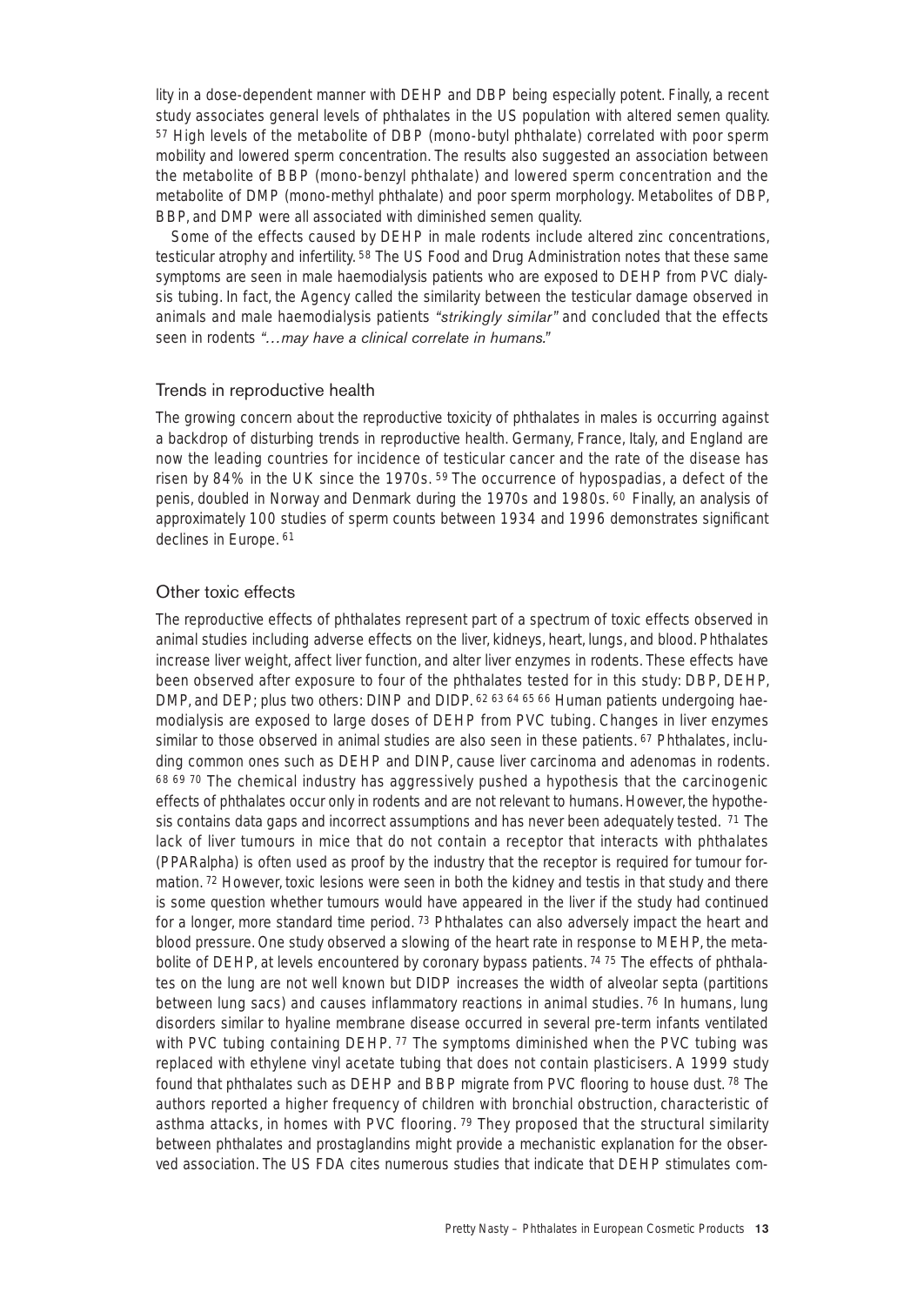plement activation and platelet aggregation and that these effects are significantly reduced when non-PVC/non-DEHP alternatives are used. 80 Platelet aggregation can lead to the formation of small blood clots that are thought to cause neurological complications in cardiopulmonary bypass patients (whose blood is mechanically oxygenated since the heart and lungs are stopped) and infarcts (areas of tissue death) of the brain, lung, and kidney in patients that receive extracorporeal membrane oxygenation. 81

# Major Pollutants and Aggregate Exposure

# Major environmental pollutants

The manufacture, use, and disposal of cosmetics, PVC, and other phthalate-containing products have resulted in extensive environmental releases of phthalates. Phthalates are now one of the most abundant industrial pollutants in the environment, and are widely present in air, water, soils, and sediments. 82 83 Phthalates such as DEHP have been measured in virtually all fresh water and marine environments and in lake sediments, storm water runoff, sewage treatment plants, and sewage sludge. DEHP has been found in the Antarctic pack ice, the Antarctic sub-surface snow at depths up to three metres, and in deep-sea jellyfish from more than 1,000 metres below the surface of the Atlantic Ocean. 84 85

# Manufacturing and disposal

More than eight billion kilograms of phthalates are manufactured annually, most for use in flexible PVC. 86 Cosmetics represent a small portion of this manufacturing capacity since over 90% of global plasticiser production is used in PVC. 87 Available data underestimate the release of phthalates from manufacturing facilities since companies are not required to report releases of all commonly produced chemicals. However, the small amount of data that exists indicates the magnitude of environmental pollution. For example in Germany, total DEHP emissions during processing were estimated at over 680,000 kg per year in 1998 and the overall annual environmental release of DEHP in Germany is estimated to be considerably in excess of 1.5 million kg. 88 When buried in landfills, PVC products release phthalates into liquid leachates. 89 This has been observed in landfills located in Sweden, Italy, Germany and the UK. Concentrations in leachates for phthalic acid, DEP, and DMP have been measured at 18,900 µg/kg, 540 µg/kg, and 300 µg/kg respectively. 90

## Consumer products, food, and medical products

Phthalates are a principal component of flexible PVC products such as toys, clothing, flooring, wallpaper, and medical products. Product testing reveals significant phthalate concentrations in these products. For example, a recent study by the Danish EPA tested PVC shower curtains, flooring, gloves, carpet tiles, wallpaper, and bags and found at least one type of phthalate in all products at levels that varied from 24 - 630 g/kg. <sup>91</sup> PVC medical products are another source of exposure since they contain DEHP at levels ranging from 200-800 g/kg (20-80%). 92 93 Food is also contaminated by phthalates during its processing and packaging. A Danish study found DBP, DEHP, and BBP in baby food and infant formula at levels ranging from  $0.11 - 0.49$  mg/kg.  $94$  In addition, DEHP contaminates a variety of European dairy products including milk, butter, and margarine. 95 In Japan, a recent investigation by the Environment Ministry found DEHP in more than 80% of the foods consumed in the country. 96 These widespread uses of phthalates in consumer and medical products are largely invisible to the public because most products do not require labels to identify their presence.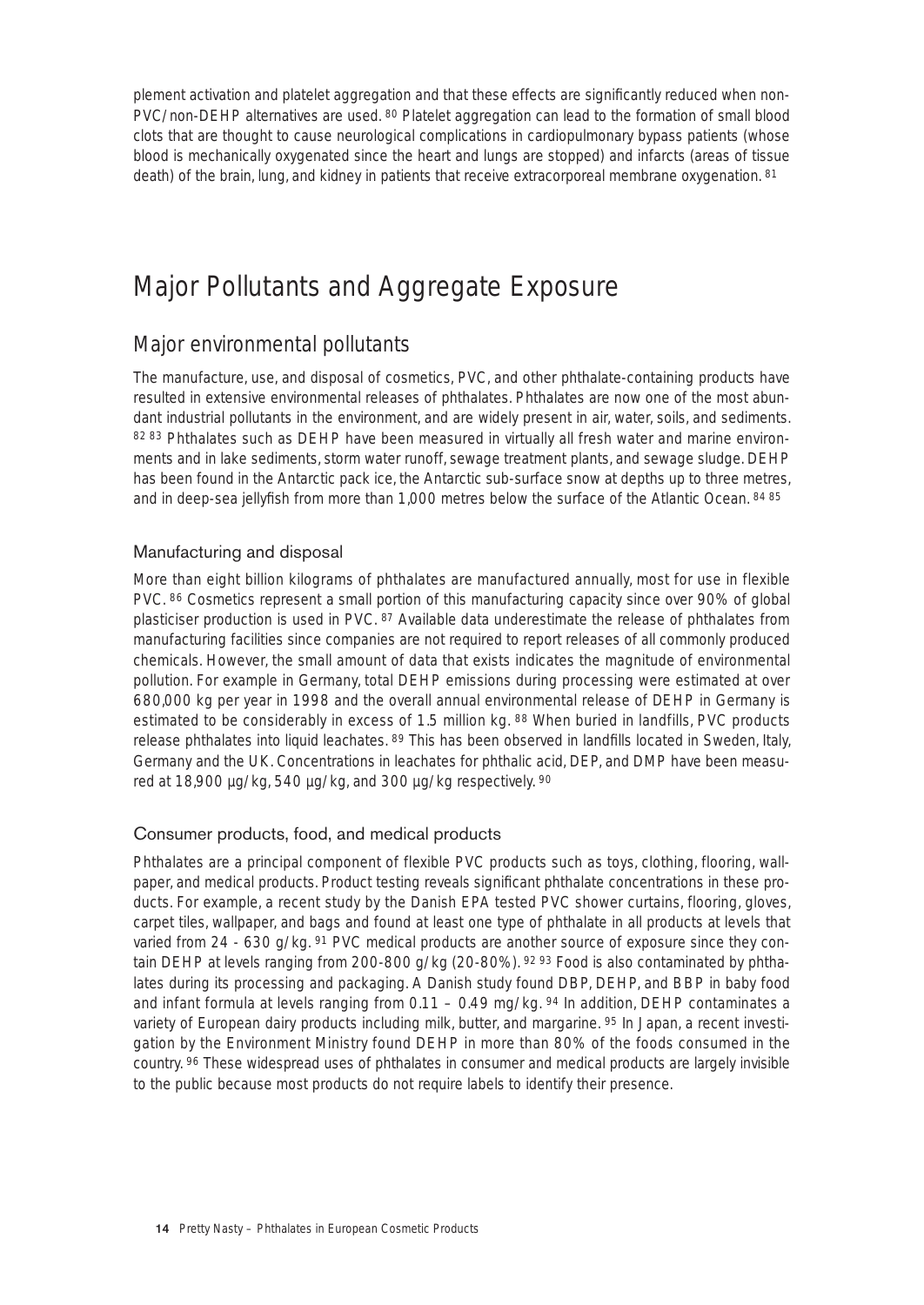# Aggregate Exposure

The EU chemicals regulation regime considers the exposure to one phthalate at a time from one type of product. However, actual human exposures to chemicals do not occur singly, but in aggregate, complex mixtures. Humans are exposed to phthalates through food, water, air, and the use of phthalate-containing consumer products that may be eaten, inhaled, or applied directly to the skin and absorbed. Evidence for this in humans has been gathered by the US Centers for Disease Control (CDC).

In 2000, the CDC published a study that demonstrated, *"…that phthalate exposure is both higher and more common than previously suspected."* 97 The study revealed that 75% of the human participants had been exposed to DEHP, DEP, BBP, and DBP. The authors described the levels of DEP in women as a *"…substantial internal dose."* This is consistent with the high DEP concentrations observed in products shown in Table 3. Most disturbing was the finding that the highest levels of DBP exposure appeared in women between the ages of 20 and 40. In Europe, there are approximately 150 million women in this age-group compared to about 50 million in the US. 98 The potential number of exposed women is significant even if only occupational exposures are considered. For example, in the UK alone there are 170,000 female hairdressers and 88% are under the age of 30. <sup>99</sup>

The chemical industry described the results of the CDC study showing multiple exposures to phthalates in humans as *"…good news…"* <sup>100</sup> The industry argued that exposure to each individual phthalate from each individual product was below government-established "tolerable intakes". 101 For example, the US Phthalate Esters Panel of the American Chemistry Council emphasizes that the DBP exposures found by the CDC are below the US EPA's "tolerable intake" of 100 µg/kg/day. The industry does not reveal that this value was based on a study conducted in 1953, before evidence about the reproductive and developmental toxicity of DBP existed. This means that the "tolerable intake" value for a common ingredient in cosmetics does not take into account its reproductive and developmental toxicity or any knowledge that has accumulated in the last fifty years. Finally, the EPA describes its own "tolerable intake" values for DBP and DEP as numbers in which it has "low confidence."

Using the CDC data to estimate aggregate phthalate exposures suggests that significant numbers of people are close to or even exceeding "tolerable intakes" when multiple sources are considered. This approach is supported by the general consensus that at least several common phthalates act, at least in part, through a common anti-androgenic mechanism when they independently cause harmful effects on the developing male reproductive system, which appears to be their most sensitive endpoint. A preliminary estimate using this method found that approximately two million US women between 20 and 40 are contaminated with levels of DBP at levels near a "tolerable intake". 102 When any of these women requires medical care, even more phthalates are added from DEHP exposure that comes from PVC medical devices.

The tendency to use multiple cosmetics illustrates the potential for aggregate exposure to phthalates. A survey of cosmetic use among women in the UK that indicates up to 26 products may be used in a single day. 103 The range of products contained many items known to contain phthalates including shampoo, nail polish, perfume, body lotion, deodorant, hair gel, hair mousse, hair spray, and foundation.

The multitude of cosmetic, soft PVC, and other phthalate-containing products produces a consistent aggregate human exposure that is largely unnecessary. This study demonstrates the availability of phthalate-free cosmetics. Other reviews list materials that can replace PVC and eliminate phthalate exposures from this predominant source. 104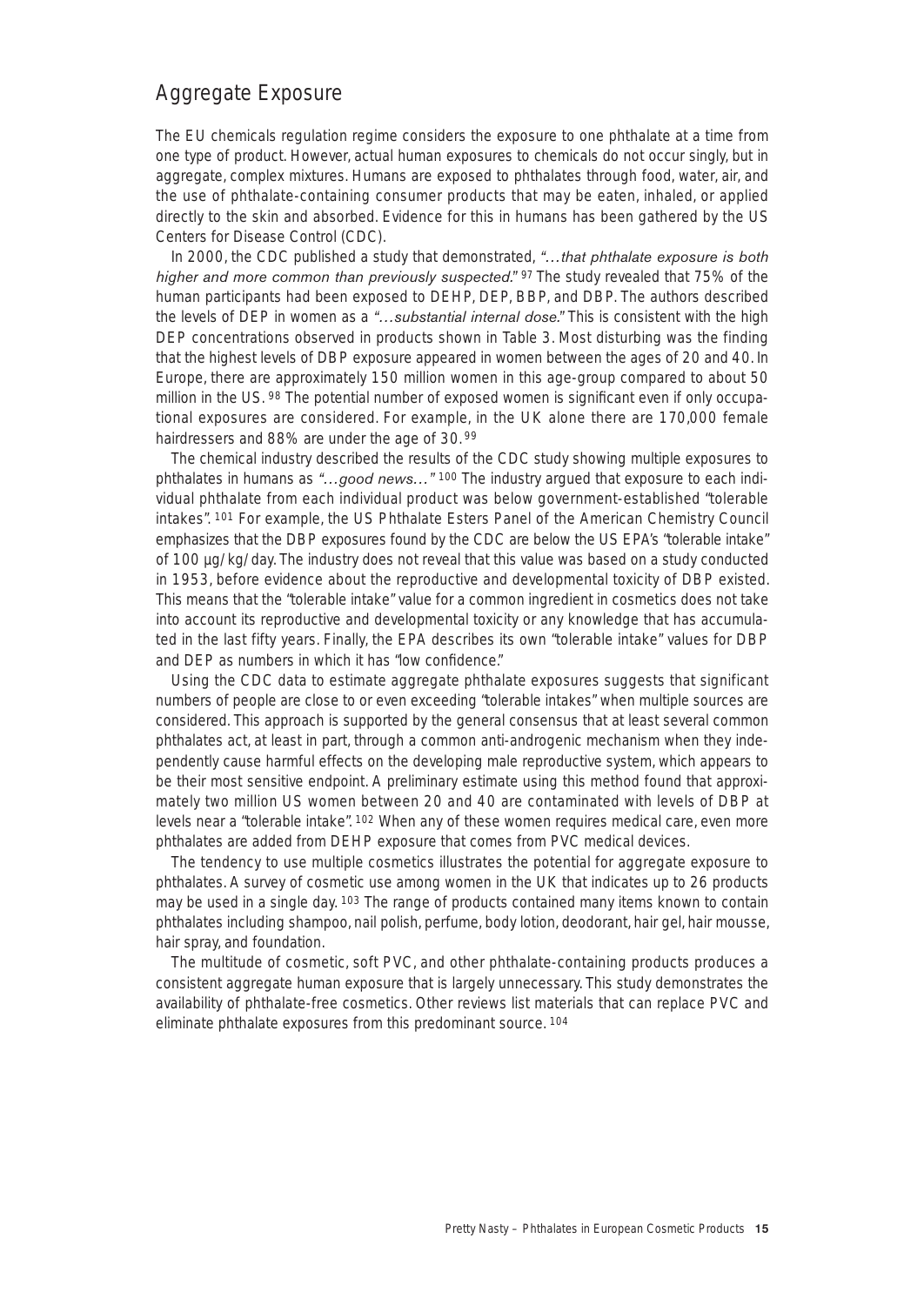# Regulation of Phthalates in the EU

# General regulation of cosmetics

Cosmetics in the EU are regulated by directive 76/768/EEC. This directive essentially places the responsibility for regulating cosmetics in the hands of the powerful European cosmetics industry that produced sales topping 54 billion Euros in 2001. 105 The core responsibility of cosmetics manufacturers is to perform safety assessments. These assessments do not account for aggregate exposures from other products and most of them do not require an assessment of the whole product; only the individual toxicity of the ingredients. Two exceptions are when skin penetration is more likely or if interactions between ingredients might form new potentially toxic substances. Despite the governmental requirement for safety assessments, consumers do not have access to them. To make matters worse, the safety assessments do not affect the appearance of a cosmetic on the market since they are usually not even reviewed by regulatory authorities. Like the US, essentially no pre-market authorization exists for cosmetics in the EU. The industry "regulates" itself.

## Classifying hazardous chemicals

The EU classifies substances that may cause cancer, mutations, or harmful reproductive effects (CMR) into three categories of severity. For reproductive toxicants these categories are:

- Category 1 Substances known to impair fertility in humans.
- Category 2 Substances that should be regarded as if they impair fertility in humans and/or regarded as if they cause developmental toxicity to humans.
- Category 3 Substances that cause concern for human fertility and/or possible developmental toxicity.

# Classifying DEHP and DBP

In 2001, the EU classified DEHP and DBP as substances toxic to reproduction by Directive 67/548EEC; the directive on classification and labelling of dangerous substances. The two phthalates were assigned to Category 2 that defines them as chemicals, *"…which should be regarded as if they impair fertility in humans"* and substances, *"…which should be regarded as if they cause developmental toxicity to humans."* <sup>106</sup> The classification did not prohibit specific uses but instead identified the two phthalates as reproductive toxicants. This classification places DEHP and DBP in a group of chemicals that includes: cadmium chloride, benzo[a]pyrene, ethylene glycol, vinclozolin, dinoseb, and cycloheximide.

#### Recommending against use in cosmetics

As a response to the classification of substances as carcinogenic, mutagenic, and toxic to reproduction, the Scientific Committee on Cosmetic Products and Non-Food Products Intended for Consumers (SCCNFP) was asked to comment on the uses of these chemicals in cosmetic products. 107 The Committee expressed clear concerns over incorporating toxic chemicals into cosmetics. *"SCCNFP considers that the presence of carcinogenic, mutagenic, or substances toxic to reproduction in cosmetic products is of concern to the health of the consumer."*

## Market restrictions

Substances classified by the EU in Categories 1 or 2 are to be banned in preparations available to consumers by Directive 76/769/EEC; the directive on market restrictions. The ban takes effect when the substance is added to the annex of Directive 76/769. Normally several months pass between classification and the introduction of the ban. This process is still ongoing for DEHP and DBP.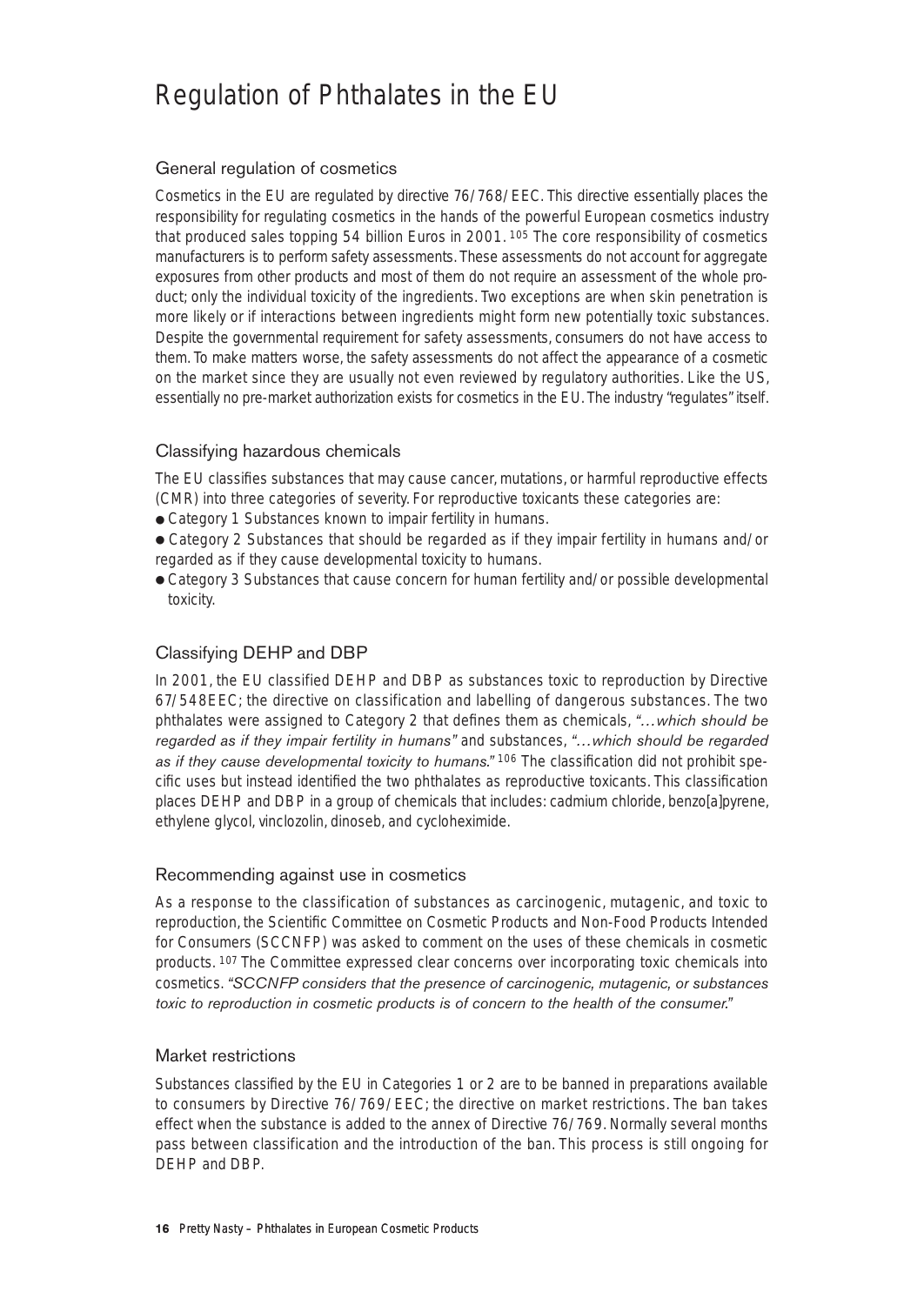# Closing the loophole

In November 2002, the EU amended Directive 76/768/EEC that covers cosmetics. The seventh amendment incorporates chemicals on the list of market restrictions from Directive 76/769/EEC on the annex of the cosmetics directive. This will effectively prohibit the use of DEHP and DBP in cosmetics due to their classification as reproductive toxicants unless otherwise regulated in the cosmetics directive. The amendment does not affect the use of other phthalates or labelling.

## The current way of thinking

Despite the recent advances in regulating phthalates, the EU approach to regulation has not protected consumers, workers and hospital patients from aggregate phthalate exposures. The recent amendment prohibits DEHP and DBP in cosmetics, but permits exposure to BBP, DNOP, DEP, and all the other members of the phthalate family. The emergency ban on phthalates in PVC toys permits exposure to a whole host of phthalates in toys that are designed for older children or present in toys that are not designed for the mouth, but are still placed in the mouth. The presence of phthalates in a wide variety of products results in multiple exposures. Even if the exposure from a single product is less than the "tolerable" limit, that product can actually contribute to an unsafe aggregate exposure. The reality of aggregate phthalate exposures calls for fundamental changes in chemical manufacture, use, and regulatory policies.

#### Inadequate industry responses

The chemical industry usually deals with regulatory pressures on phthalates as a lobbying and public relations problem. The PVC and chemical industries ignore aggregate exposures and create huge delays by demanding full individual risk assessments for each substance prior to any regulatory action and suggesting the use of voluntary agreements as a solution. 108 While some companies may quietly reformulate to avoid phthalates, many will continue to publicly defend them. Many more will ignore the possibility of substituting at the material level. Material substitution uses naturally flexible plastics in place of PVC and alternative cosmetic formulations that do not contain phthalates.

## A new way to regulate

Regulatory agencies charged with protecting consumers, medical patients, public health, workers and the environment must substantially revise procedures and protocols to consider the potential impacts of cumulative phthalate exposures, rather than as single chemical exposures. Consumers must insist on the right to know about what chemicals are in commercial products and must have unhindered access to toxicity and exposure data. Finally, manufacturers can and must shift to cleaner production practices that produce cleaner, sustainable products more suited to the contemporary world and the one that we will leave to future generations.

## Summary of regulatory actions surrounding phthalates in the EU

**1998:** The Oslo and Paris Commission (OSPAR) lists DBP and DEHP among substances for priority action. The 13 countries named as Contracting Parties agreed to make, *"…every endeavour to move towards the target of cessation of discharges, emissions and losses of hazardous substances by the year 2020. We emphasize the importance of the precautionary principle in this work."* 109 110

**1998:** Sweden passes an Environmental Bill that states, *"…all uses of phthalates and other plasticisers with harmful or potentially harmful effects should be phased out on a voluntary basis."* <sup>111</sup> The phase-out of DEHP is prioritised and further measures including prohibition are to be introduced if the voluntary phase-out fails.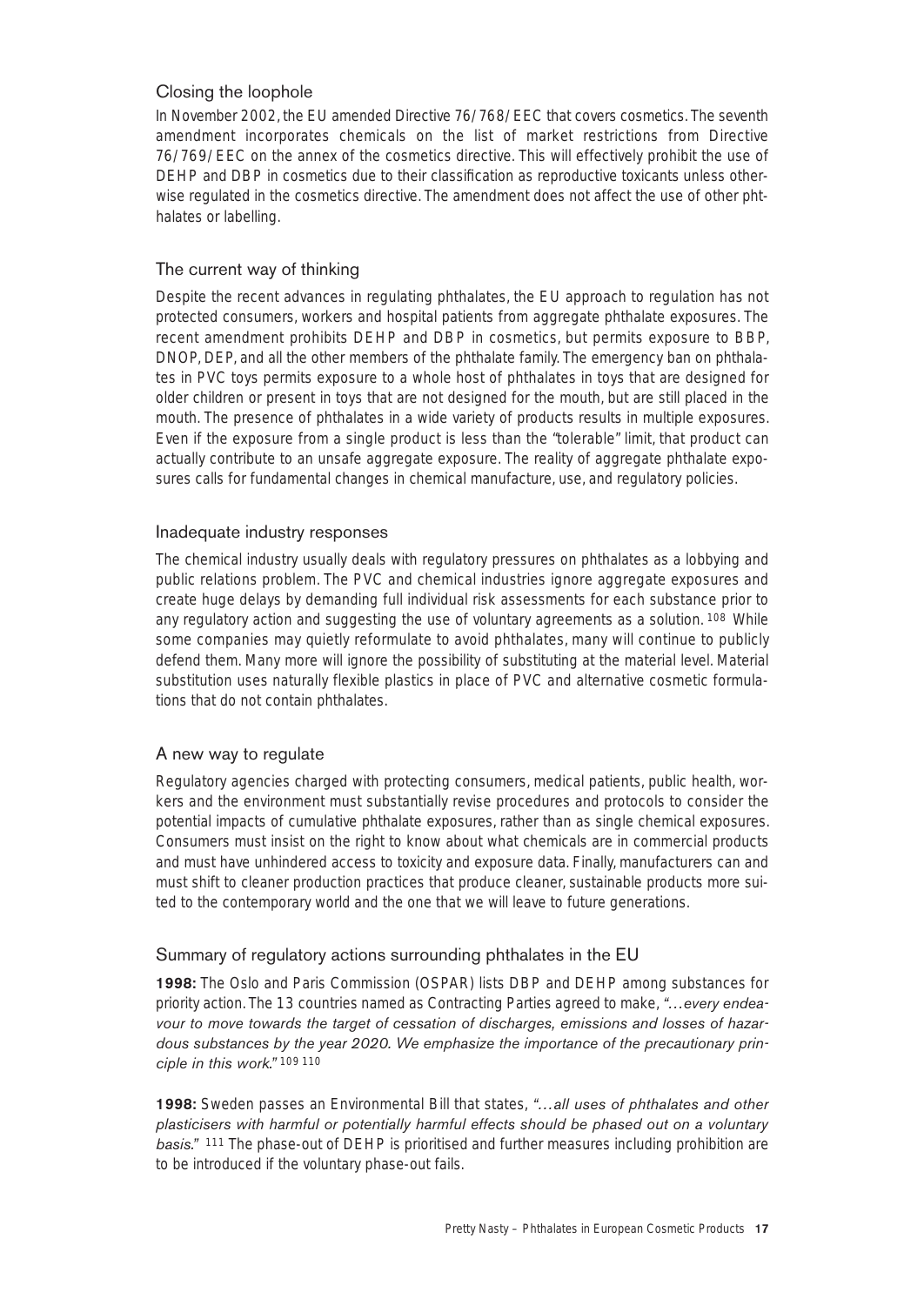**1999:** The EU passes an emergency ban that prohibits the use of DEHP, DBP, BBP, DINP, DNOP, and DIDP in PVC toys designed for the mouth. 112

**1999:** The German Environmental Protection Agency recommends a phase-out of soft PVC. <sup>113</sup>

**1999:** The Danish government formulates a PVC Strategy that includes an Action Plan for reducing and phasing out phthalates in soft plastics. 114 The Plan prioritises large uses and emissions of phthalates and includes bans, taxes, levies, subsidies, public sector green purchasing, and eco-labelling.

**2001:** The Swedish National Chemicals Inspectorate (KEMI) recommends to the Swedish Government that, *"The Swedish PVC industry should continue its work to phase out DEHP and should broaden that work so as also to include DBP and BBP, insofar as these phthalates are used."* <sup>115</sup> KEMI also recommends the *"…rapid phase-out of DEHP and other fertilityimpairing phthalates in feed tubes for premature babies".* 

**2001:** The Swedish National Chemicals Inspectorate concludes in its review of DEHP for the EU that, *"The effects on testis, fertility, and development, observed in different animal species and at relatively low levels, are considered to be relevant to humans."* <sup>116</sup>

**2001:** The EU Directive 67/548/EEC classifies DEHP and DBP as Category 2 substances defined as chemicals, *"…which should be regarded as if they impair fertility in humans"* and substances, *"…which should be regarded as if they cause developmental toxicity to humans."*

**2001:** The Scientific Committee on Cosmetic Products and Non-Food Products Intended for Consumers (SCCNFP) is asked to comment on the uses of Category 1 and 2 chemicals in cosmetic products. *"SCCNFP considers that the presence of carcinogenic, mutagenic, or substances toxic to reproduction in cosmetic products is of concern to the health of the consumer."* 

**2001:** The EU amends the water framework directive 2000/60/EC to add DEHP to the Annex as a, *"…priority hazardous substance under review…"* <sup>117</sup>

**2002:** The EU amends Directive 76/768/EEC thereby banning the presence of DEHP and DBP in cosmetics unless a risk assessment proves them safe as used.

**2002:** In 2002, the US National Toxicology Program (NTP) concluded in its review on the potential human impact of DBP exposure that, *"Based upon recent estimated DBP exposures among women of reproductive age, the NTP has some concern for DBP causing adverse effects to human development, particularly development of the reproductive system."* <sup>118</sup>

**2002:** Danish Environment Minister, Hans Christian Schmidt, gives retailers and toy importers one year to eliminate phthalates in toys for children under six. 119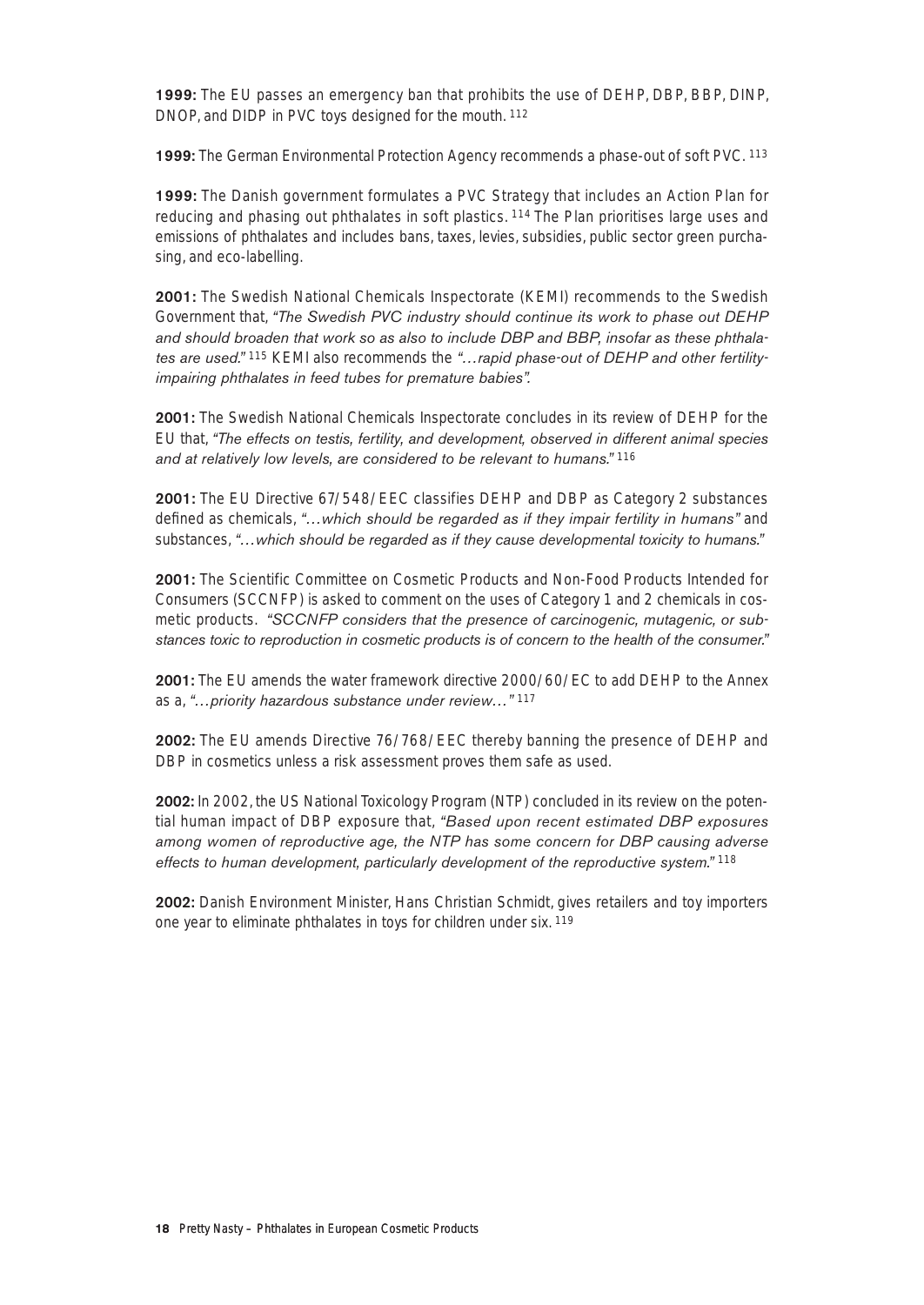# References

1 Bizzari SN, Oppenberg B, Iskikawa Y. Plasticizers. Chemical Economics Handbook. Palo Alto, CA. SRI International. 2000.

<sup>2</sup> Houlihan J, Wiles R. Beauty Secrets: Does a common chemical in nail polish pose risks to human health? Environmental Working Group, 2000.

<sup>3</sup> Decision 198/815/EC of 7 December 1999. Official Journal of the European Communities (OJCE) L 315 of 9 December 1999

<sup>4</sup> Reuters. PVC cleans up image, but fears EU regulation. May 6, 2002.

<sup>5</sup> Environmental News Service. Denmark to control phthalates in older kids' toys. November 5, 2002

<sup>6</sup> Commission Directive 2001/59/EC of 6 August 2001 adapting to technical progress for the 28th time Council Directive 67/548/EEC on the approximation of the laws, regulations and administrative provisions relating to the classification, packaging and labelling of dangerous substances

<sup>7</sup> ÖKO-TEST. Arnold M, Nr. 12 1998; Krummel H, Nr. 9 1999; Schumacher K, Nr. 3 2000; Eppstein A, Nr. 10 2000; Schumacher K, Nr. 8 2000; Ziegler S, Nr. 1 2001; Schumacher K, Nr. 1 2002; Scheidecker K, Nr. 2 2002; Dohrmann A, Nr. 5 2002; Scheidecker K, Nr. 6 2002; Ziegel S, Nr. 6 2002; Scheidecker K, Nr. 8 2002; Ferenz A, Nr. 10 2002.

<sup>8</sup> Houlihan J, Brody C, Schwan B. Not Too Pretty: Phthalates, beauty products and the FDA. Environmental Working Group, Health Care Without Harm, Coming Clean. July 8, 2002

<sup>9</sup> European Cosmetic Markets, The market report. pp 285-308. August 2002; Soap, Perfumery & Cosmetic, Gently does it, APD Matket report. pp 28-30 July 2002; Soap, Perfumery & Cosmetic, Country report UK. pp 25-27, July 2002; Soap, Perfumery & Cosmetic. Getting down to specifics, Market report hair care. pp 24-31. November 2001.

<sup>10</sup> Consolidated list of C/M/R substances (classified as category 1 or 2 carcinogens, mutagens or toxic to reproduction) Relating to Points 29, 30 and 31 of Annex I of Directive 76/769/EEC

<sup>11</sup> Houlihan J, Wiles R. Beauty Secrets: Does a common chemical in nail polish pose risks to human health? Environmental Working Group, 2000.

<sup>12</sup> ÖKO-TEST. Arnold M, Nr. 12 1998; Schumacher K, Nr. 8 2000; Dohrmann A, Nr. 5 2002

<sup>13</sup> Houlihan J, Brody C, Schwan B. Not Too Pretty: Phthalates, beauty products and the FDA. Environmental Working Group, Health Care Without Harm, Coming Clean. July 8, 2002

<sup>14</sup> ÖKO-TEST. Arnold M, Nr. 12 1998; Krummel H, Nr. 9 1999; Schumacher K, Nr. 3 2000; Eppstein A, Nr. 10 2000; Schumacher K, Nr. 8 2000; Ziegler S, Nr. 1 2001; Schumacher K, Nr. 1 2002; Scheidecker K, Nr. 2 2002; Dohrmann A, Nr. 5 2002; Scheidecker K, Nr. 6 2002; Ziegel S, Nr. 6 2002; Scheidecker K, Nr. 8 2002; Ferenz A, Nr. 10 2002.

<sup>15</sup> Houlihan J, Brody C, Schwan B. Not Too Pretty: Phthalates, beauty products and the FDA. Environmental Working Group, Health Care Without Harm, Coming Clean. July 8, 2002

<sup>16</sup> Houlihan J, Wiles R. Beauty secrets: Does a common chemical in nail polish pose risks to human health? Environmental Working Group. 2001

<sup>17</sup> Ema M, Kurosaka R, Amano H, Ogawa Y. Comparative developmental toxicity of n-butyl benzyl phthalate and di-n-butyl phthalate in rats. Arch Environ Contam Toxicol 28:223-228. 1995.

<sup>18</sup> Field EA, Price CJ, Sleet RB, George JD, Marr MC, Myers CB, Schwetz BA, Morrissey RE.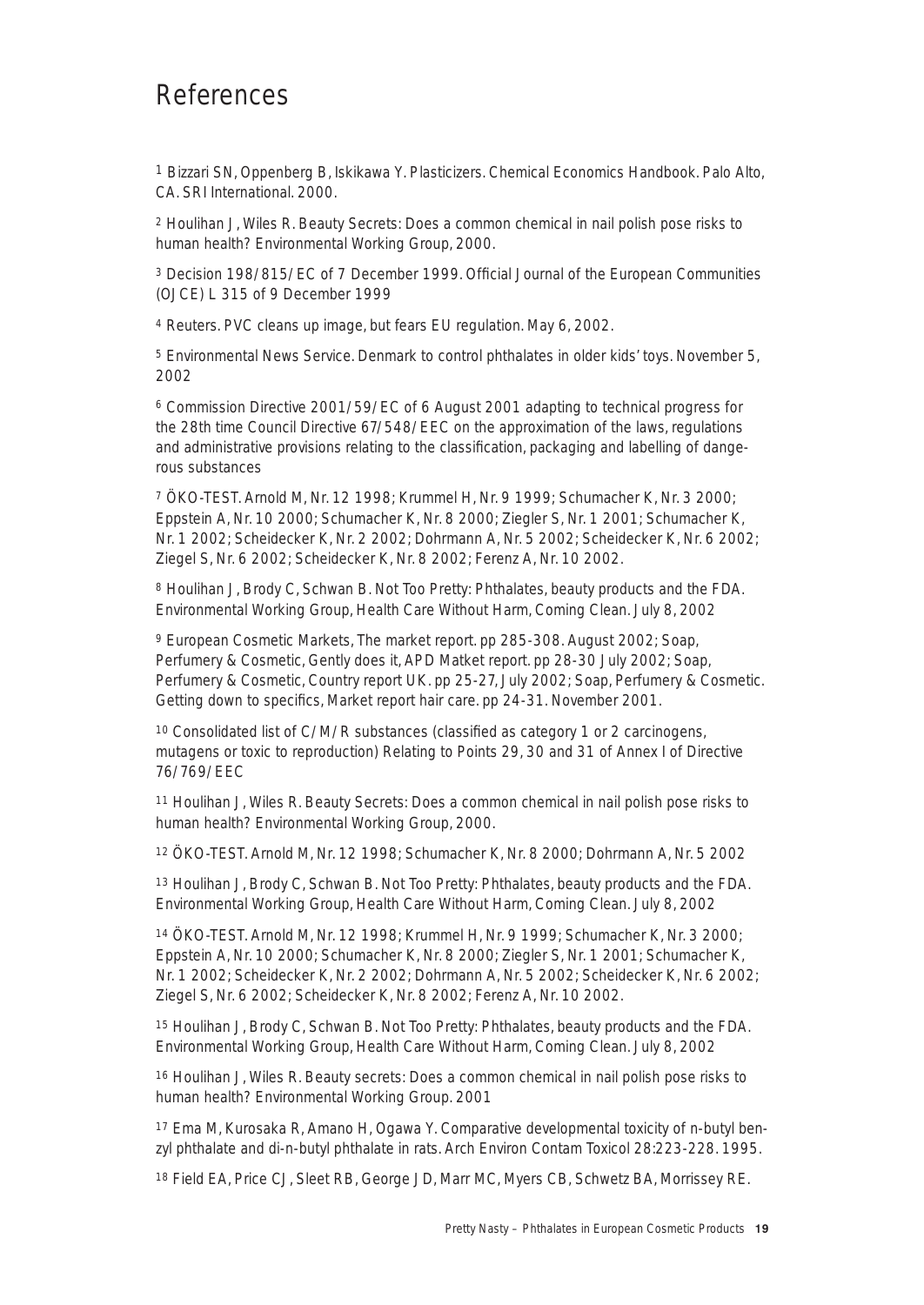Developmental toxicity evaluation of diethyl and dimethyl phthalate in rats. Teratology 48:33-44. 1993.

<sup>19</sup> Lamb JC 4th, Chapin RE, Teague J, Lawton AD, Reel JR. Reproductive effects of four phthalic acid esters in the mouse. Toxicol Appl Pharmacol 88:255-269. 1987.

<sup>20</sup> Waterman SJ, Ambroso JL, Keller LH, Trimmer GW, Nikiforov AI, Harris SB. Developmental toxicity of di-isodecyl and di-isononyl phthalates in rats. Reprod Toxicol 13:131-136. 1999.

<sup>21</sup> NTP-CERHR Expert Panel Report. Butyl benzyl phthalate. Center for the Evaluation of Risks to Human Reproduction. National Toxicology Program. NTP-CERHR-BBP-00. 2000.

22 Saillenfait AM, Langonne I, Leheup B. Effects of mono-n-butyl phthalate on the development of rat embryos: in vivo and in vitro observations. Pharmacol Toxicol 89:104-112. 2001.

<sup>23</sup> Ema M, Miyawaki E. Effects of monobutyl phthalate on reproductive function in pregnant and pseudopregnant rats. Reprod Toxicol 15:261-267. 2001.

<sup>24</sup> Lovekamp TN, Davis BJ. Mono-(2-ethylhexyl) phthalate suppresses aromatase transcript levels and estradiol production in cultured rat granulosa cells. Toxicol Appl Pharmacol 172:217-224. 2001.

25 Lovekamp-Swan T, Davis BJ. Mechanisms of phthalate ester toxicity in the female reproductive system. Environ Health Perspect. In press. 2002.

<sup>26</sup> Saillenfait AM, Payan JP, Fabry JP, Beydon D, Langonne I, Gallissot F, Sabate JP. Assessment of the developmental toxicity, metabolism, and placental transfer of Di-n-butyl phthalate administered to pregnant rats. Toxicol Sci 45:212-224. 1998.

27 Tomita I, Nakamura Y, Yagi Y, Tutikawa K. Fetotoxic effects of mono-2-ethylhexyl phthalate (MEHP) in mice. Environ Health Perspect 65:249-254. 1986

<sup>28</sup> Singh AR, Lawrence WH, Autian J. Maternal-fetal transfer of 14C-di-2-ethylhexyl phthalate and 14C-diethyl phthalate in rats. J Pharm Sci 64:1347-1350. 1975

29 Poole CF, Wibberley DG. Determination of di-(2-ethylhexyl)phthalate in human placenta. J Chromatogr 132:511-518. 1977

<sup>30</sup> Dostal LA, Weaver RP, Schwetz BA. Transfer of di (2-ethylhexyl) phthalate through rat milk and effects on milk composition and the mammary gland. Toxicol Appl Pharmacol 91:315-325. 1987

31 Gruber L, Wolz G, Piringer O. 1998. Untersuchung von phthalaten in baby-nahrung. Deutsche Lebensmittel-Rundschau 9 (6) as referenced in KEMI. National Chemicals Inspectorate. Risk assessment: bis (2-ethylhexyl) phthalate. CAS-No.: 117-81-7; EINECS No. 204-211-0. 2001.

<sup>32</sup> Bruns-Weller E, Pfordt J. 2000. Bestimmung von phthalsaureestern in lebensmitteln und frauenmilch. ERNO 1 (1) 25-28 as referenced in KEMI. National Chemicals Inspectorate. Risk assessment: bis (2-ethylhexyl) phthalate. CAS-No.: 117-81-7; EINECS No. 204-211-0. 2001.

<sup>33</sup> Agarwal DK, Maronpot RR, Lamb JC, 4th, Kluwe WM. Adverse effects of butyl benzyl phthalate on the reproductive and hematopoietic systems of male rats. Toxicology 35:189-206. 1985.

<sup>34</sup> Gray LE Jr, Ostby J, Furr J, Price M, Veeramachaneni DN, Parks L. Perinatal exposure to the phthalates DEHP, BBP, and DINP, but not DEP, DMP, or DOTP, alters sexual differentiation of the male rat. Toxicol Sci 58:350-365. 2000.

<sup>35</sup> Sharpe RM, Fisher JS, Millar MM, Jobling S, Sumpter JP. Gestational and lactational exposure of rats to xenoestrogens results in reduced testicular size and sperm production. Environ Health Perspect 103:1136-1143. 1995.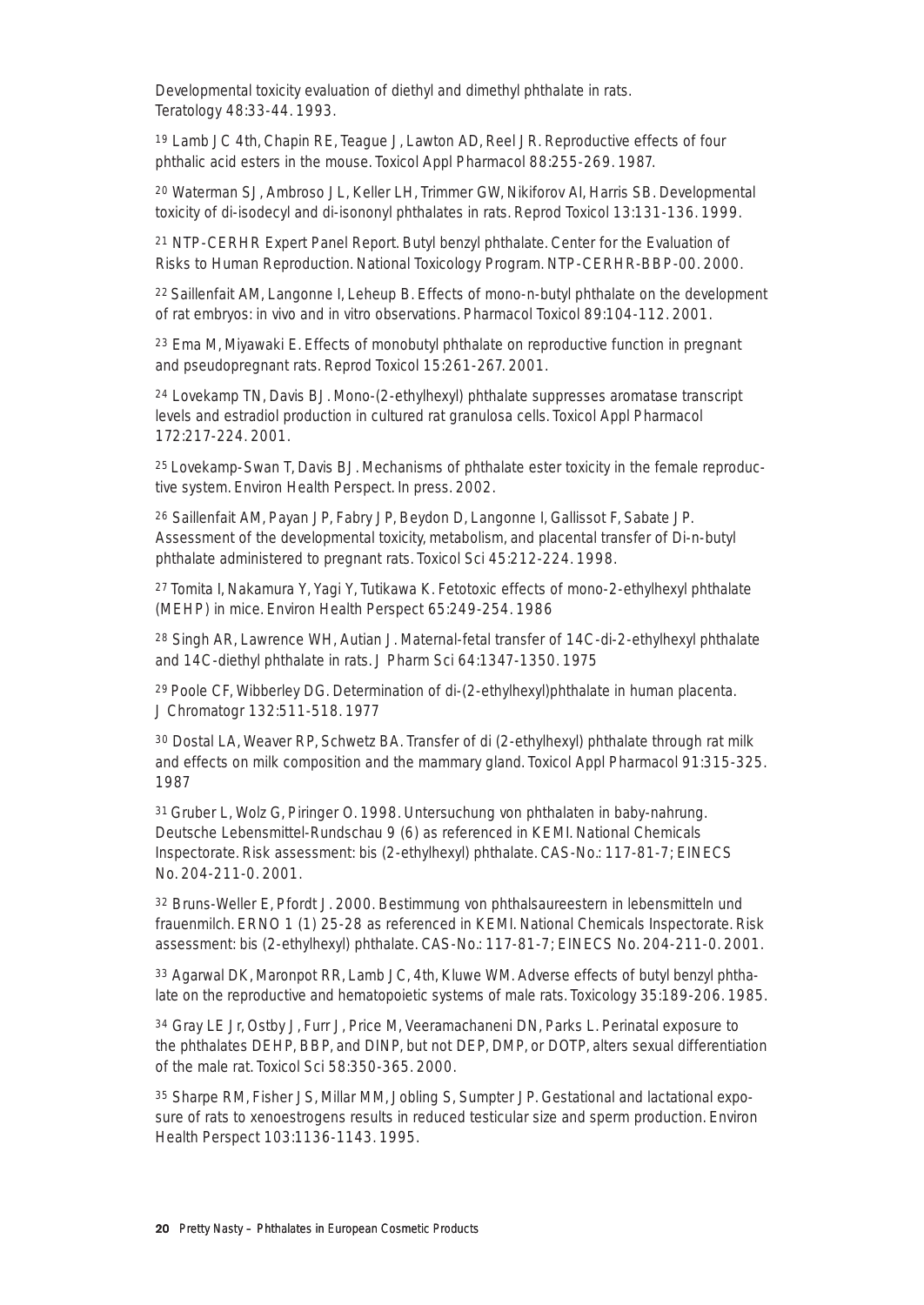<sup>36</sup> Ema M, Miyawaki E. Adverse effects on development of the reproductive system in male offspring of rats given monobutyl phthalate, a metabolite of dibutyl phthalate, during late pregnancy. Reprod Toxicol 15:189-194. 2001.

<sup>37</sup> Mylchreest E, Wallace DG, Cattley RC, Foster PM. Dose-dependent alterations in androgenregulated male reproductive development in rats exposed to Di(n-butyl) phthalate during late gestation. Toxicol Sci 55:143-511. 2000.

<sup>38</sup> Arcadi RA, Costa CE, Imperatore C. Oral toxicity of DEHP during pregnancy and suckling in the Long-Evans rat. Food and Chemical Toxicology 36:963-970. 1998.

<sup>39</sup> Gray LE Jr, Wolf C, Lambright C, Mann P, Price M, Cooper RL, Ostby J. Administration of potentially anti-androgenic pesticides (procymidone, linuron, iprodione, chlozolinate, p,p'-DDE, and ketoconazole) and toxic substances (dibutyland diethylhexyl phthalate, PCB 169, and ethane dimethane sulphonate) during sexual differentiation produces diverse profiles of reproductive malformations in the male rat. Toxicol Ind Health 15:94-118. 1999.

<sup>40</sup> Li LH, Jester WF Jr, Laslett AL, Orth JM. A single dose of Di-(2-ethylhexyl) phthalate in neonatal rats alters gonocytes, reduces sertoli cell proliferation, and decreases cyclin D2 expression. Toxicol Appl Pharmacol 166 :222:229. 2000.

<sup>41</sup> Poon R, Lecavalier P, Mueller R, Valli VE, Procter BG, Chu I. Subchronic oral toxicity of di-n-octyl phthalate and di- (2-ethylhexyl) phthalate in the rat. Food Chem Toxicol 35:225-239. 1997.

<sup>42</sup> Brown D, Butterworth KR, Gaunt IF. Short-term oral toxicity study of diethyl phthalate in the rat. Food Cosmet Toxicol 16(5):415-422. 1978.

<sup>43</sup> Jones HB, Garside DA, Liu R, Roberts JC. The influence of phthalate esters on Leydig cell structure and function in vitro and in vivo. Exp Mol Pathol 58:179-193. 1993.

<sup>44</sup> US Consumer Product Safety Commission. Report by Chronic Hazard Advisory Panel on di-isononyl phthalate (DINP). 2001

<sup>45</sup> Foster PM, Thomas LV, Cook MW, Walters DG. Effect of Di-n-pentyl phthalate treatment on testicular steroidogenic enzymes and cytochrome P-450 in the rat. Toxicol Lett 15:265-71. 1983.

<sup>46</sup> Heindel JJ, Powell CJ. Phthalate ester effects on rat Sertoli cell function in vitro: effects of phthalate side chain and age of animal. Toxicol Appl Pharmacol 115:116-23. 1992.

<sup>47</sup> EU Scientific Committee on Toxicity, Ecotoxicity and the Environment. Opinion on phthalate migration from soft PVC toys and child-care articles – data made available since the 16th June 1998, Opinion expressed at the 6th CSTEE plenary meeting Brussels, 26/27 November 1998.

<sup>48</sup> NTP-CERHR Expert Panel Report. Di-(2-ethylhexyl) phthalate. Center for the Evaluation of Risks to Human Reproduction. National Toxicology Program. NTP-CERHR-DEHP-00. 2000.

<sup>49</sup> KEMI Work to reduce the environmental impact of PVC. Report No. 2/01, in Swedish with English summary. 2001

<sup>50</sup> Health Canada Expert Advisory Panel on DEHP in Medical Devices. Final Report. 2002.

<sup>51</sup> NTP-CERHR Expert Panel. Report on the potential human reproductive and developmental effets of di-n-butyl phthalate (DBP) Drat. Center for the Evaluation of Risks to Human Reproduction. National Toxicology Program. July 16, 2002.

52 Tabacova S, Little R, Balabaeva L. Maternal exposure to phthalates and complications of pregnancy. Epidemiology 10 S127 1999 as referenced in Lovekamp TN, Davis BJ. Mono-(2-ethylhexyl) phthalate suppresses aromatase transcript levels and estradiol production in cultured rat granulosa cells. Toxicol Appl Pharmacol 172:217-224. 2001.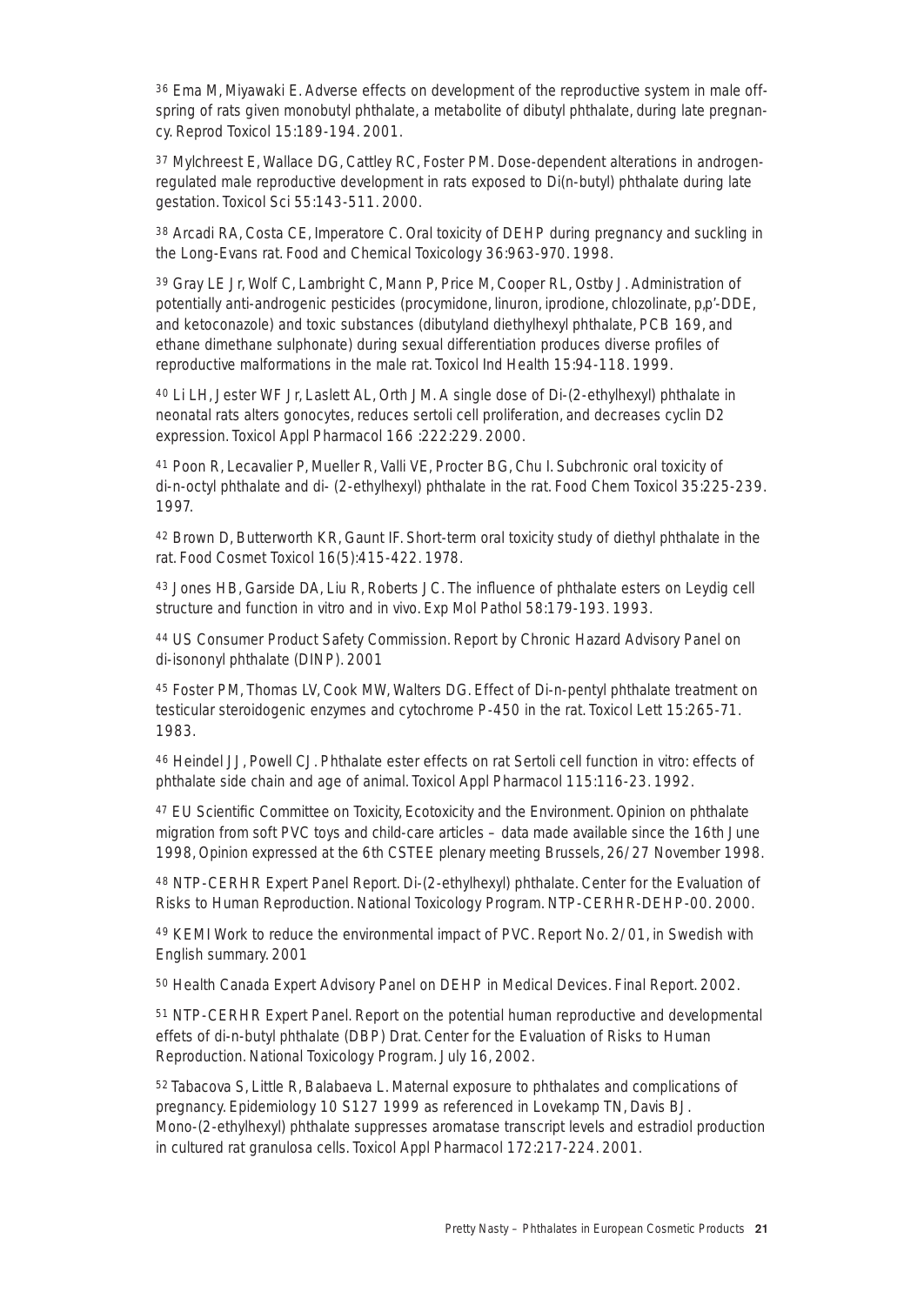<sup>53</sup> Aldyreva MV, Klimova TS, Iziumova AS, Timofeevshaia LA. The effect of phthalate plasticizers on the generative function. Gig Tr Prof Zabol 19:25:29, 1975 as referenced in Lovekamp TN, Davis BJ. Mono-(2-ethylhexyl) phthalate suppresses aromatase transcript levels and estradiol production in cultured rat granulosa cells. Toxicol Appl Pharmacol 172:217-224. 2001.

<sup>54</sup> Colon I, Caro D, Bourdony CJ, Rosario O. Identification of phthalate esters in the serum of young Puerto Rican girls with premature breast development. Environ Health Perspect 108:895-900. 2000

<sup>55</sup> Murature, D. A., S. Y. Tang, G. Steinhardt, and R. C. Dougherty. Phthalate esters and semen quality parameters. Biomedical and environmental mass spectrometry. 14: 473-477. 1987.

<sup>56</sup> Fredricsson B, Moller L, Pousette A, Westerholm R. Human sperm motility is affected by plasticizers and diesel particle extracts. Pharmacol Toxicol 72:128-133, 1993.

<sup>57</sup> Duty S, Silva MJ, Barr D, Brock JW, Ryan L, Chen Z, Herrick R. Christiani D, Hauser R. Urinary phthalate monoesters at general populations exposure levels are associated with altered semen quality. Accepted for publication; abstract in Epidemiology Volume 13 Number 4 Supplement July 2002.

<sup>58</sup> US Food and Drug Administration. Safety assessment of Di-(2-ethylhexyl) phthalate (DEHP) released from PVC medical devices. Center for Devices and Radiological Health. 2001.

<sup>59</sup> BBC. Europe tops testicle cancer league. June 6, 2002

<sup>60</sup> Paulozzi LJ. International trends in rates of hypospadias and crptorchidism. Environ Health Perspect 107:297-302, 1999.

<sup>61</sup> Swan SH, Elkin EP, Fenster L. The question of declining sperm density revisited: an analysis of 101 studies published 1934-1996. Environ Health Perspect 108:961-966, 2000.

<sup>62</sup> Agency for Toxic Substances and Disease Registry. Draft toxicological profile for di-n-butyl phthalate. Syracuse Research Corporation. Contract No. 205-1999-00024 U.S. Department of Health and Human Services. 1999.

<sup>63</sup> British Industrial Biological Research Association. A 21–day feeding study of di-isodecyl phthalate to rats: Effects on the liver and liver lipids. Report No. 0495/5/85. Washington, DC: Chemical Manufacturer's Association, 1986, as referenced in NTP-CERHR Expert Panel Report. Di isodecyl phthalate. Center for the Evaluation of Risks to Human Reproduction. National Toxicology Program. NTP-CERHR-DIDP-00. 2000.

<sup>64</sup> Field EA, Price CJ, Sleet RB, George JD, Marr MC, Myers CB, Schwetz BA, Morrissey RE. Developmental toxicity evaluation of diethyl and dimethyl phthalate in rats. Teratology 48:33- 44. 1993.

<sup>65</sup> Seth PK. Hepatic effects of phthalate esters. Environ Health Perspect 45:27-34. 1982.

<sup>66</sup> US Consumer Product Safety Commission. Report by Chronic Hazard Advisory Panel on di-isononyl phthalate (DINP). 2001

<sup>67</sup> US Food and Drug Administration. Safety assessment of Di-(2-ethylhexyl) phthalate (DEHP) released from PVC medical devices. Center for Devices and Radiological Health. 2001.

<sup>68</sup> Butala JH, Moore MR, Cifone MA, Bankston JR, Astill B. Oncogenicity study of di(isononyl) phthalate in rats. Abstract # 1031 SOT Annual Meeting. 1996.

<sup>69</sup> Kluwe WM, McConnell EE, Huff JE, Haseman JK, Douglas JF, Hartwell WV. Carcinogenicity testing of phthalate esters and related compounds by the National Toxicology Program and the National Cancer Institute. Environ Health Perspect 45:129-133. 1982.

<sup>70</sup> Moore M. Oncogenicity study in rats with di-2-ethylhexyl phthalate including ancillary hepatocellular proliferation and biochemical analysis. Corning Hazelton Inc. CHV-663-135. Eastman Chemical Co. 1996.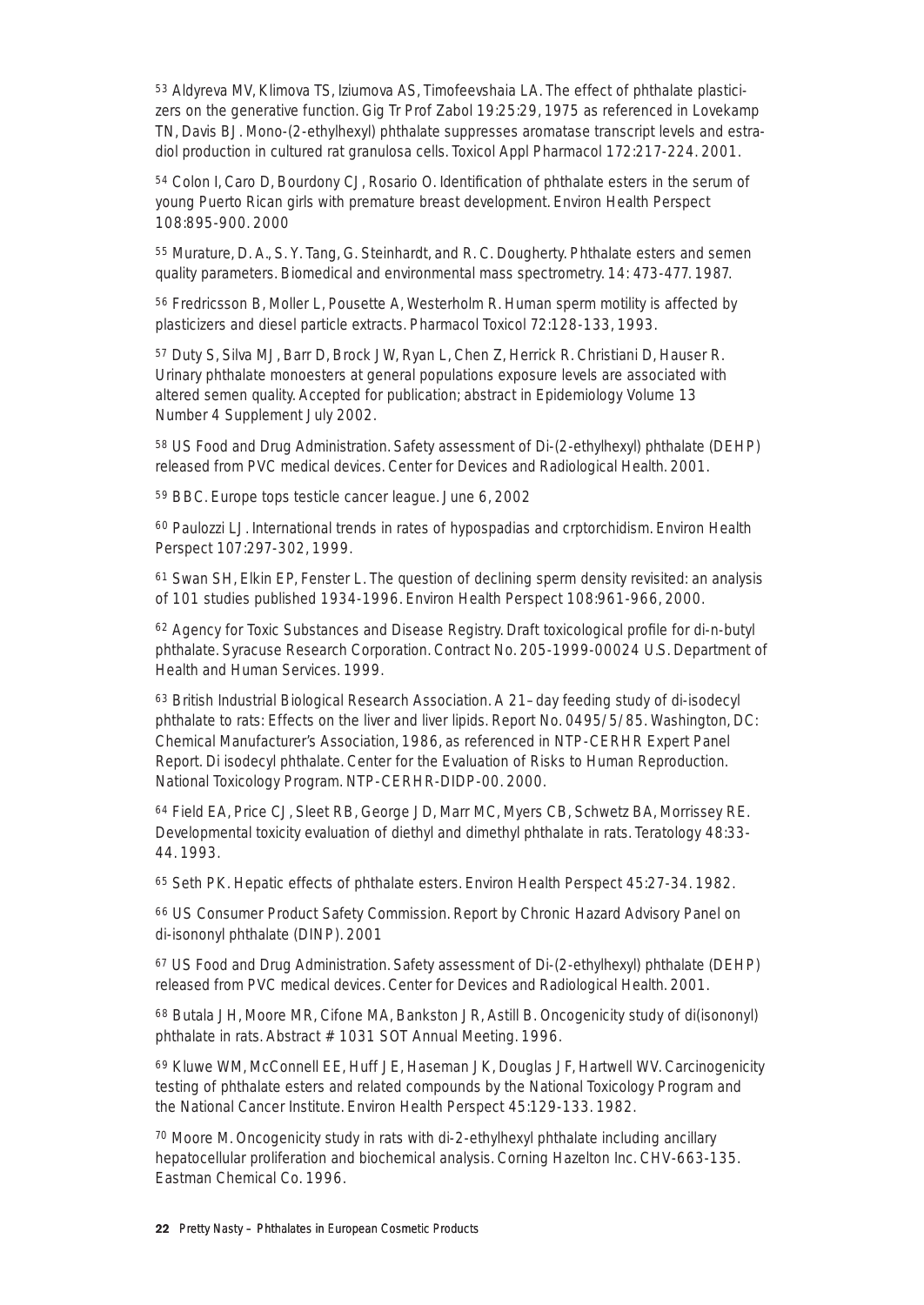<sup>71</sup> Melnick, RL. The IARC evaluation of di(2-ethylhexyl) phthalate (DEHP): A flawed decision based on an untested hypothesis. Int J Occup Environ Health 285-286. 2002

<sup>72</sup> Ward JM, Peters JM, Perella CM, Gonzalez FJ. Receptor and nonreceptor-mediated organspecific toxicity of di(2-ethylhexyl)phthalate (DEHP) in peroxisome proliferator-activated receptor alpha-null mice. Toxicol Pathol 26:240-246. 1998

<sup>73</sup> Melnick, RL. The IARC evaluation of di(2-ethylhexyl) phthalate (DEHP): A flawed decision based on an untested hypothesis. Int J Occup Environ Health 285-286. 2002

<sup>74</sup> Rock G, Labow RS, Franklin C, Burnett R, Tocchi M. Hypotension and cardiac arrest in rats after infusion of mono(2-ethylhexyl) phthalate (MEHP), a contaminant of stored blood. N Engl J Med 316:1218-1219. 1987.

<sup>75</sup> Barry Y, Labow R, Keon W, Tocchi M, Rock G. Perioperative exposure to plasticizers in patients undergoing cardiopulmonary bypass. J Thorac Cardiovasc Surg 97:900-905, 1989.

<sup>76</sup> General Motors Corporation. Effect of dose on di-isodecyl phthalate disposition in rats 878213821.Warren, MI: U.S. Environmental Protection Agency, 1983 as referenced in NTP-CERHR Expert Panel Report. Di-isodecyl phthalate. Center for the Evaluation of Risks to Human Reproduction. National Toxicology Program. NTP-CERHR-DIDP-00. 2000.

<sup>77</sup> Roth B, Herkenrath P, Lehmann HJ, Ohles HD, Homig HJ, Benz-Bohm G, Kreuder J, Younossi-Hartenstein A. Di-(2-ethylhexyl)-phthalate as plasticizer in PVC respiratory tubing systems: indications of hazardous effects on pulmonary function in mechanically ventilated, preterm infants. Eur J Pediatr 147:41-46. 1988.

<sup>78</sup> Oie L, Hersoug L-S, Madsen JO. Residential exposure to plasticizers and its possible role in the pathogenesis of asthma. Environmental Health Perspectives 105 (9): 972-978. 1997.

79 Jaakkola JJ, Oie L, Nafstad P, Botten G, Samuelsen SO, Magnus P. Interior surface materials in the home and the development of bronchial obstruction in young children in Oslo, Norway. American Journal of Public Health 89 (2): 188-191. 1999.

<sup>80</sup> US Food and Drug Administration. Safety assessment of Di-(2-ethylhexyl) phthalate (DEHP) released from PVC medical devices. Center for Devices and Radiological Health. 2001.

<sup>81</sup> Fink S, Bockman D, Howell C, Falls D, Kanto W. Bypass circuits as the source of thromboemboli during extracorporeal membrane oxygenation. J Pediatr 115(4):621-624, 1989.

<sup>82</sup> Danish Environmental Protection Agency. Male reproductive health and environmental chemicals with estrogenic effects, 1995.

83 Staples C, Peterson D, Parkerton T, Adams W. The environmental fate of phthalate esters: A literature review. Chemosphere 35:667-749, 1997.

<sup>84</sup> Agency for Toxic Substances and Disease Registry. Draft toxicological profile for di-(2-ethylhexyl) phthalate. Syracuse Research Corporation . Contract No. 205-1999-00024 U.S. Department of Health and Human Services. 2000.

<sup>85</sup> Menzer RE. Water and soil pollutants. In: Amdur MO, Doull J, Klaassen CD (eds), Casarett and Doull's Toxicology, The Basic Science of Poisons, 4th ed. New York:McGraw-Hill, 1991.

<sup>86</sup> Blount BC, Silva MJ, Caudill SP, Needham LL, Pirkle JL, Sampson EJ, Lucier GW, Jackson RJ, Brock JW. Levels of seven urinary phthalate metabolites in a human reference population. Environmental Health Perspectives 108: 972-982. 2000.

<sup>87</sup> Bizzari SN, Oppenberg B, Iskikawa Y. Plasticizers. Chemical Economics Handbook. Palo Alto, CA. SRI International. 2000.

88 Umweltbundesamt, (German Federal Office for the Environment) (1994), Evaluation of the environmental hazard of Di(2ethylhexyl)phthalate-DEHP) (CAS No. 117-81-7), 1994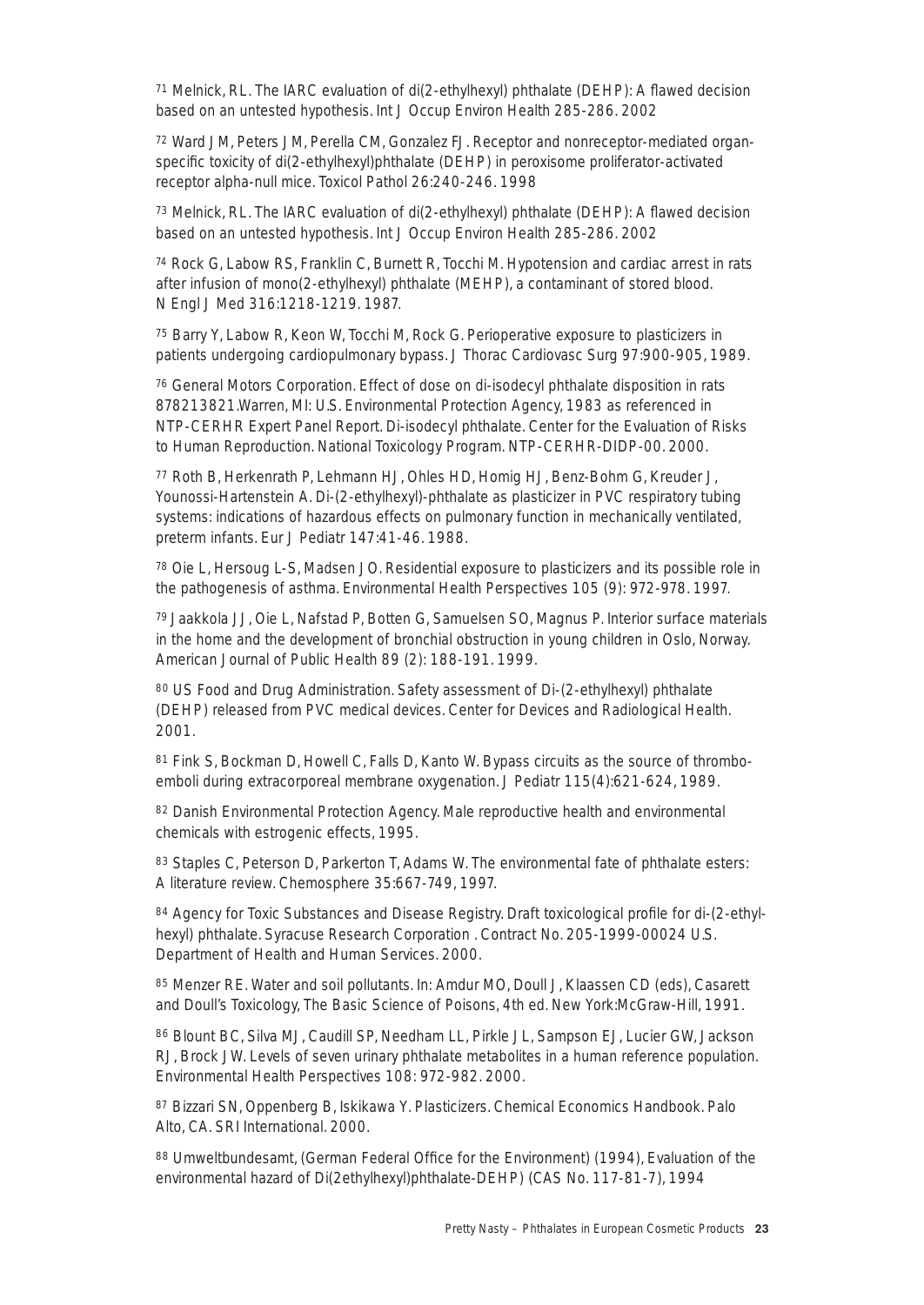89 Danish Technological Institute. Environmental aspects of PVC. P 91. November 1995.

<sup>90</sup> ARGUS in association with University Rostock – Prof. Spillmann, Car Bro a/s and Sigma Plan S.A. (2000), The Behaviour of PVC in Landfill, Final Report for the European Commission DGXI.E.3. February 2000.

<sup>91</sup> Danish Environmental Protection Agency. Phthalates and organic tin compounds in PVC products M 7041-0367. 2001.

<sup>92</sup> NTP-CERHR Expert Panel Report. Di-(2-ethylhexyl) phthalate. Center for the Evaluation of Risks to Human Reproduction. National Toxicology Program. NTP-CERHR-DEHP-00. 2000.

93 DiGangi J. Phthalates in vinyl medical products. Greenpeace USA. 1999.

<sup>94</sup> Petersen JH. Plasticizers in total diet samples, baby food and infant formulae. Food Addit Contam 17:133-141. 2000

95 KEMI. National Chemicals Inspectorate. Risk assessment: bis(2-ethylhexyl) phthalate. CAS-No.: 117-81-7; EINECSNo. 204-211-0.2001.

<sup>96</sup> The Japan Times, Hormone disrupter found in 80% of everyday foods, October 8, 2002

<sup>97</sup> Blount BC, Silva MJ, Caudill SP, Needham LL, Pirkle JL, Sampson EJ, Lucier GW, Jackson RJ, Brock JW. Levels of seven urinary phthalate metabolites in a human reference population. Environmental Health Perspectives 108: 972-982. 2000.

<sup>98</sup> Population Reference Bureau (PRB) World Population Data Sheet. 2001

<sup>99</sup> Environmental Health News. Salon staff run higher risk of birth defects. September 6, 2002

<sup>100</sup> Phthalate Esters Panel, American Chemistry Council, Behind the makeup of beauty secrets an accurate presentation of the data. January 4, 2001

101 David R. Exposure to phthalate esters. Environmental Health Perspectives. 108. 2000.

<sup>102</sup> DiGangi J, Schetter T, Cobbing M, Rossi M. Aggregate exposures to phthalates in humans. Health Care Without Harm. 2002

<sup>103</sup> Evitt S, Lynn H, Sutton L. Women, cosmetics & the environment. Women's Environmental Network. 2002

<sup>104</sup> Alternatives to PVC products in health care and construction can be found in the following online databases: http://cold.aaa.dk/pvc/english/index.htm; www.sustainablehospitals.org; http://www.healthybuilding.net http://www.greenpeace.org/%7Etoxics/pvcdatabase/; http://www.greenpeaceusa.org/toxics/vinylhouse.htm;

<sup>105</sup> European Cosmetics Markets, August 2002

<sup>106</sup> Commission Directive 2001/59/EC of 6 August 2001 adapting to technical progress for the 28th time Council Directive 67/548/EEC on the approximation of the laws, regulations and administrative provisions relating to the classification, packaging and labelling of dangerous substances

<sup>107</sup> Scientific Committee on Cosmetic Products and Non-Food Products Intended for Consumers. Opinion concerning chemical ingredients classified as carcinogenic, mutagenic, or toxic to reproduction according to the chemicals directive 67/548/EEC. Adopted during the 18th plenary meeting of 25 September 2001

108 Reuters. PVC cleans up image, but fears EU regulation. May 6, 2002.

<sup>109</sup> Ministerial meeting of the OSPAR Commission, Sintra Statement, 23 July 1998.

<sup>110</sup> The Contracting Parties to the Oslo and Paris Conventions are Belgium, Denmark, the European Union, Finland, France, Germany, Iceland, Ireland, the Netherlands, Norway, Portugal, Spain, Sweden, and the UK.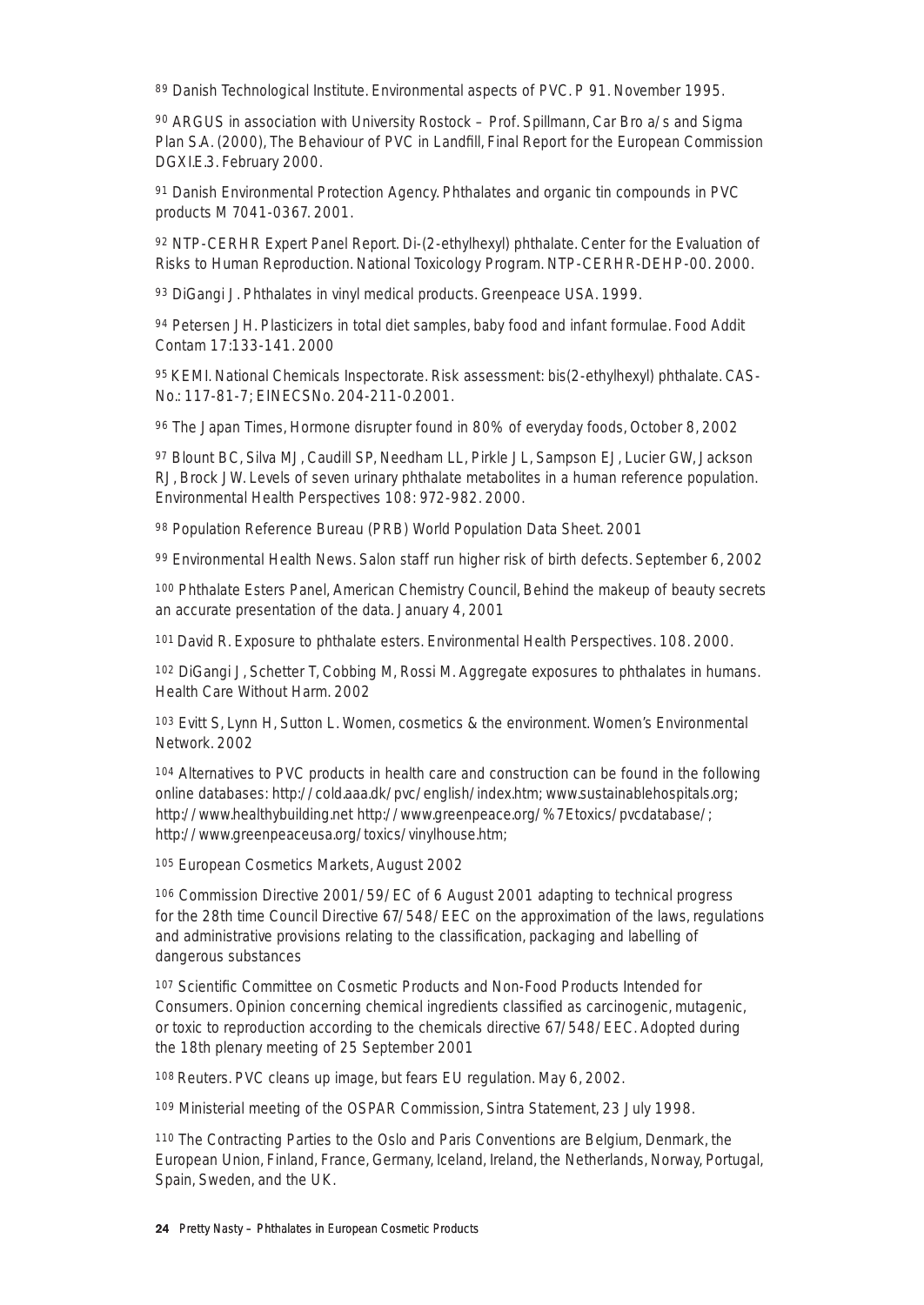<sup>111</sup> Swedish Government (1998), Environmental Bill – English Summary, Chapter 6. Chemicals, May 1998.

<sup>112</sup> Decision 198/815/EC of 7 December 1999. Official Journal of the European Communities (OJCE) L 315 of 9 December 1999

<sup>113</sup> German Environmental Protection Agency. Handlungsfelder und Kriterien für eine vorsorgende nachhaltige Stoffpolitik am Beispiel PVC. 24 June 1999

<sup>114</sup> Ministry for Environment and Energy, Denmark (1999) PVC Strategy, Status Report and Future Initiatives, June 1999.

<sup>115</sup> KEMI. Work to reduce the environmental impact of PVC. Report No. 2/01, in Swedish with English summary. 2001

116 KEMI. National Chemicals Inspectorate. Risk assessment: bis(2-ethylhexyl) phthalate. CAS-No.: 117-81-7; EINECSNo. 204-211-0.2001.

117 Directive 2000/60/EC of the European Parliament and of the Council of 23 October 2000; establishing a framework for Community action in the field of water policy.

<sup>118</sup> NTP-CERHR Expert Panel. Report on the potential human reproductive and developmental effets of di-n-butyl phthalate (DBP) Drat. Center for the Evaluation of Risks to Human Reproduction. National Toxicology Program. July 16, 2002.

<sup>119</sup> Environmental News Service. Denmark to control phthalates in older kids' toys. November 5, 2002